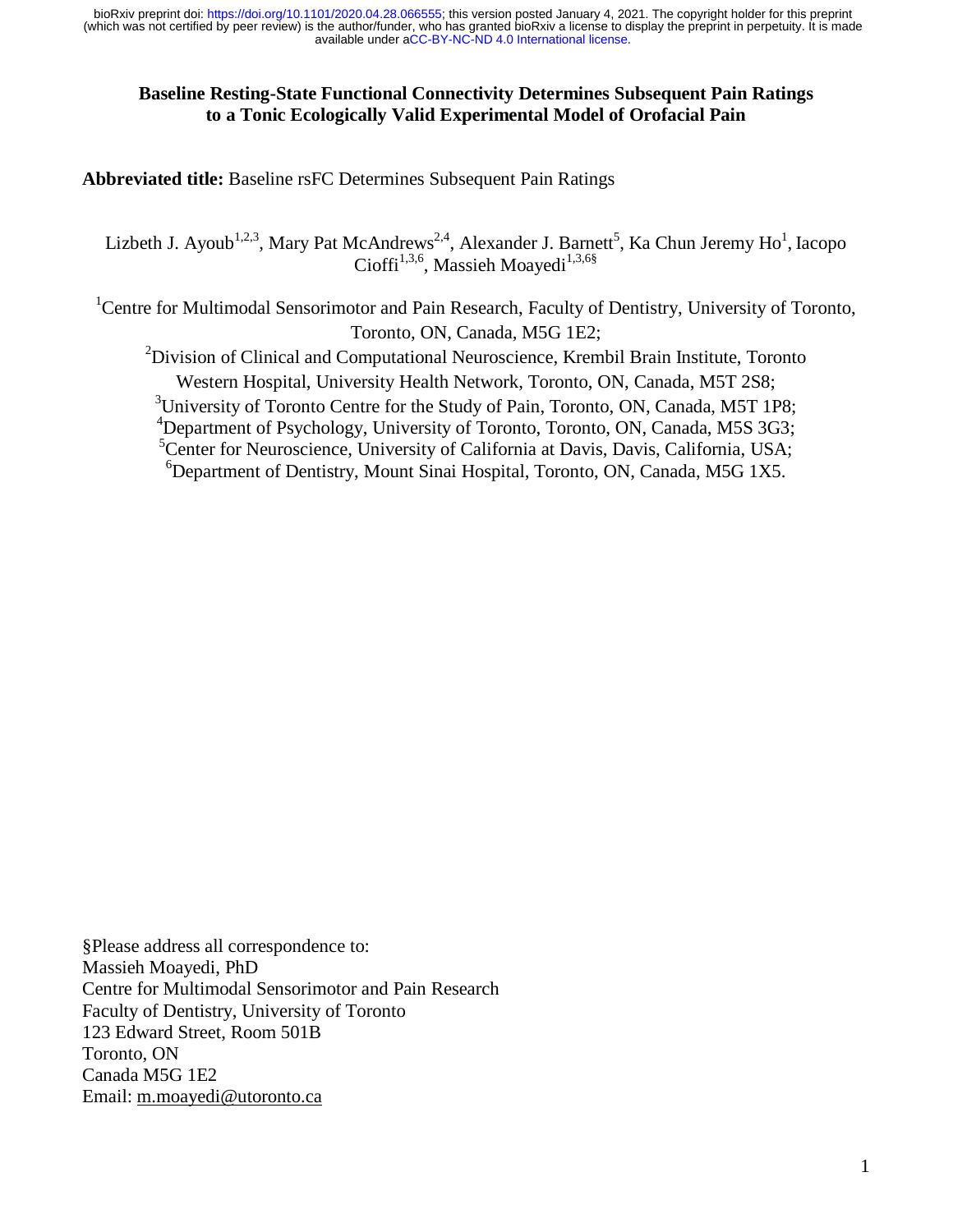## **ABSTRACT**

Pain is a subjective experience with significant individual differences. Laboratory studies investigating pain thresholds and experimental acute pain have identified structural and functional neural correlates. However, these types of pain stimuli have limited ecological validity to real-life pain experiences. Here, we use an orthodontic procedure—the insertion of an elastomeric separator between teeth—which typically induces mild to moderate pain that peaks within 2 days and lasts several days. We aimed to determine whether the baseline structure and resting-state functional connectivity (rsFC) of key regions along the trigeminal nociceptive and pain modulatory pathways correlate with subsequent peak pain ratings. Twenty-six healthy individuals underwent structural and resting-state functional (rs-fMRI) scanning prior to the placement of a separator between the first and second molars, which was kept in place for five days. Participants recorded pain ratings three times daily on a 100-mm visual analogue scale. Peak pain was not significantly correlated with diffusion metrics of the trigeminal nerve, or grey matter volume of any brain region. Peak pain did, however, positively correlate with baseline rsFC between the thalamus contralateral to the separator and bilateral insula, and negatively correlated with connectivity between the periaqueductal gray (PAG) and core nodes of the default mode network (medial prefrontal and posterior cingulate cortices). The ascending (thalamic) nociceptive and the descending (PAG) pain modulatory pathways at baseline each explained unique variation in peak pain intensity ratings. In sum, pre-interventional functional neural architecture of both systems determined the individual pain experience to a subsequent ecologically valid pain stimulus.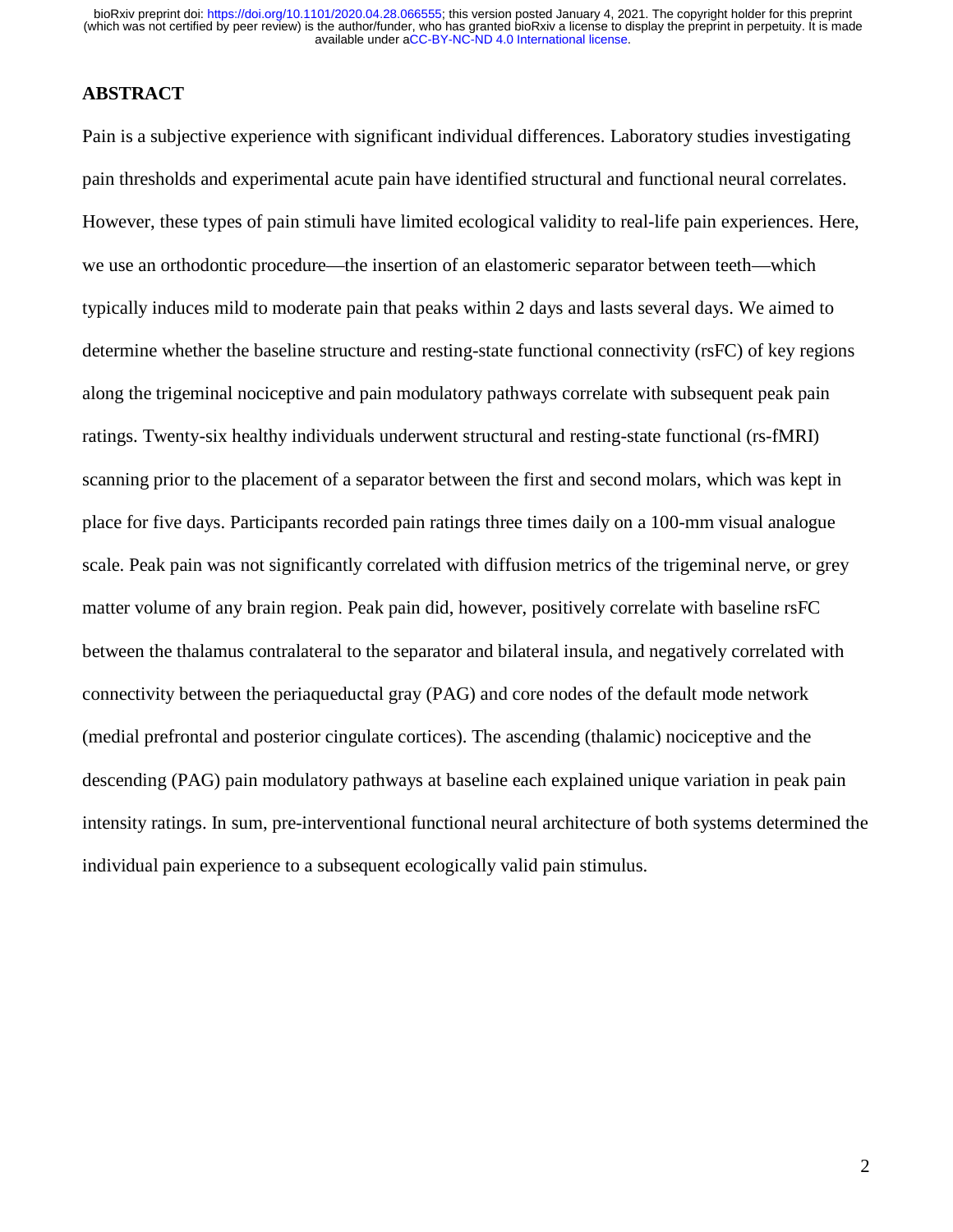# **INTRODUCTION**

Pain perception can vary dramatically between individuals: what feels like a light noxious stimulus to one person may feel excruciating to someone else. This experience is shaped by various factors including biological (e.g. genetics), psychological (e.g. anxiety, catastrophizing) and sociocultural factors (e.g. socioeconomic status) [22,23,49,64,66,76,82]. Greater insight into these individual differences has been provided by structural and functional brain imaging studies [23,31,40,43,59-61]. Notably, structural grey matter differences [30,31] and resting-state functional connectivity (rsFC) [21,84] are related to individual differences in pain sensitivity in laboratory-based studies. However, laboratory-based studies of experimental pain are limited in their ecological validity in evaluating a realistic painful experience. Here, we investigate whether pre-interventional (baseline) brain structure and function is related to subsequent pain induced by an ecologically valid and clinically relevant tonic orofacial pain model orthodontic elastomeric separator insertion.

 Orthodontic treatments cause pain in 72-95% of individuals [7,46]. The placement of an elastomeric separator between molars is an orthodontic procedure that creates space between teeth before brace bonding [69]. Orofacial pain induced by the separators in healthy adolescents and adults peaks within 48 hours after insertion, then resolves within 5-7 days [1,13,22]. The separator compresses the periodontal ligament of the alveolar bone, which induces pressure, inflammation and tooth pain [47]. Pain induced by the separator is mediated by the trigeminal nociceptive system and shaped by cognitiveaffective factors such as somatosensory amplification and trait anxiety [22]. The trigeminal nerve carries orofacial nociceptive signals to the brainstem [78], and further to the thalamus [15,86] and cortex for processing [29]. The thalamus is the primary relay site of nociceptive input, including from the orofacial region via the trigeminothalamic tract, to the brain [4,15,19,24,27,39,56,70,86,87], and is consistently activated in response to an orofacial noxious stimulus [10]. The experience of pain is modulated by descending circuits. Notably, the periaqueductal grey (PAG), an opiate-rich region, is a key node of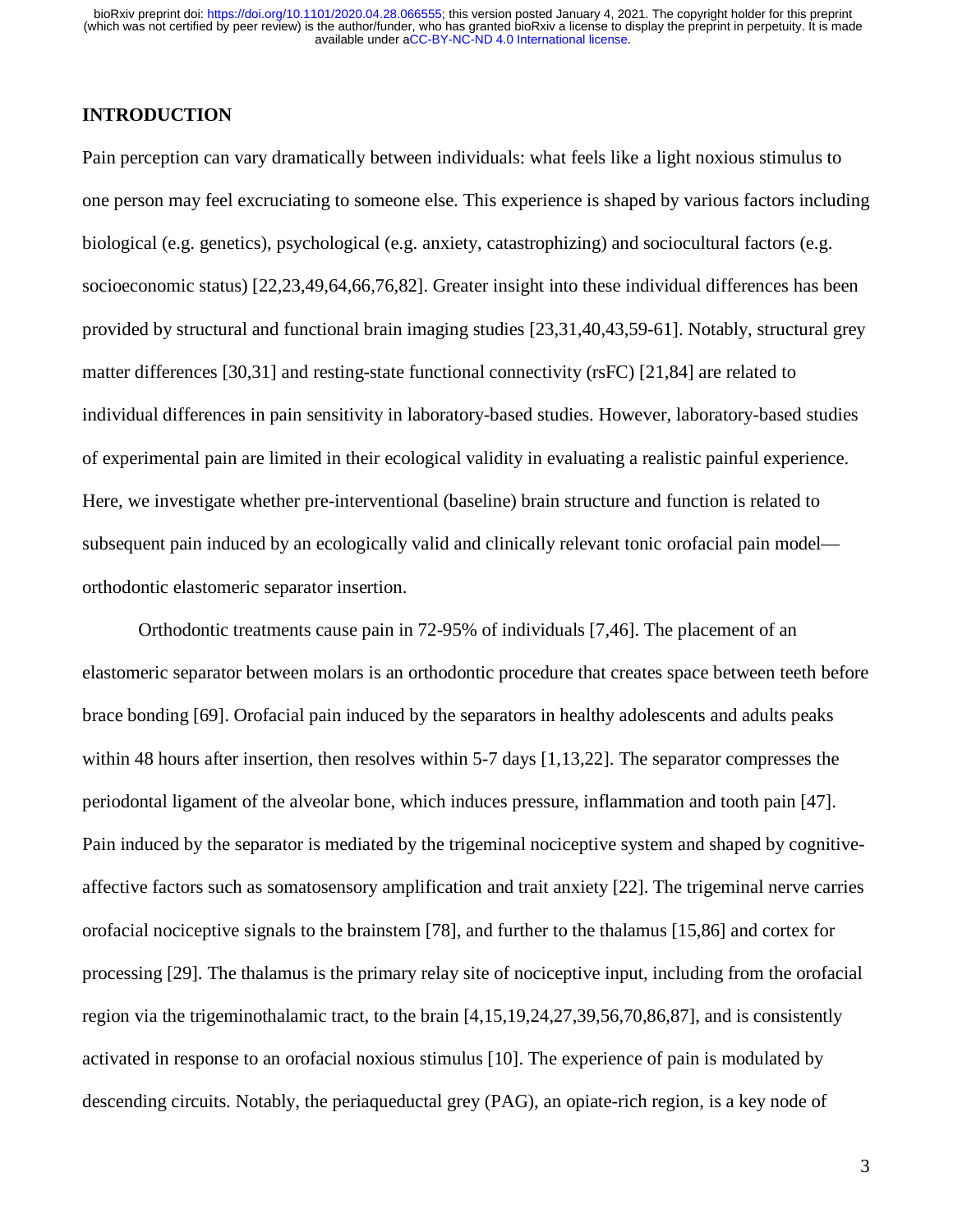these descending circuits which receives convergent input from cortical and subcortical regions, and transmits to the rostral ventral medulla, and further to the spinal cord [35,38,41,54,53,55,57,79,85]. However, whether the structure or functional connectivity of the thalamus and PAG are associated with future individual pain experiences induced by an ecologically valid orofacial pain model has not been investigated.

Here, we aim to determine whether key structures of the ascending trigeminal nociceptive (thalamus) and descending pain modulatory pathways (PAG) relate with peak pain intensity induced by an orthodontic separator placement. We hypothesize that pre-existing structure and functional connectivity of key regions will correlate with an individual's pain severity in response to this pain model. Specifically, we expect that the structural integrity of the trigeminal nerve and grey matter volume of nociceptive processing and pain modulatory brain regions at baseline will correlate with subsequent peak pain intensity. We further expect that stronger baseline thalamic and weaker PAG functional connectivity with pain-related brain regions will be associated with greater subsequent peak pain intensity. Finally, we expect that each system will contribute uniquely to explaining individual differences in peak pain ratings.

#### **MATERIALS AND METHODS**

#### Participants

Twenty-seven healthy individuals consented to a study approval by University of Toronto Human Research Ethics Board (#32797). One participant was unable to complete the study as the separator broke before the end of the five-day experiment, and thus is not included in the analysis. The final cohort comprised 26 participants (11 women, 15 men; aged  $25.7 \pm 4.4$  years). Given that the placement of orthodontic separators is a dental procedure, in Canada, a medical screening by a licensed Orthodontist (IC) is required. As such, participants were screened, and excluded based on the following criteria: current pain, history of chronic pain, chronic illness, psychiatric disorder, pregnancy, metal implants,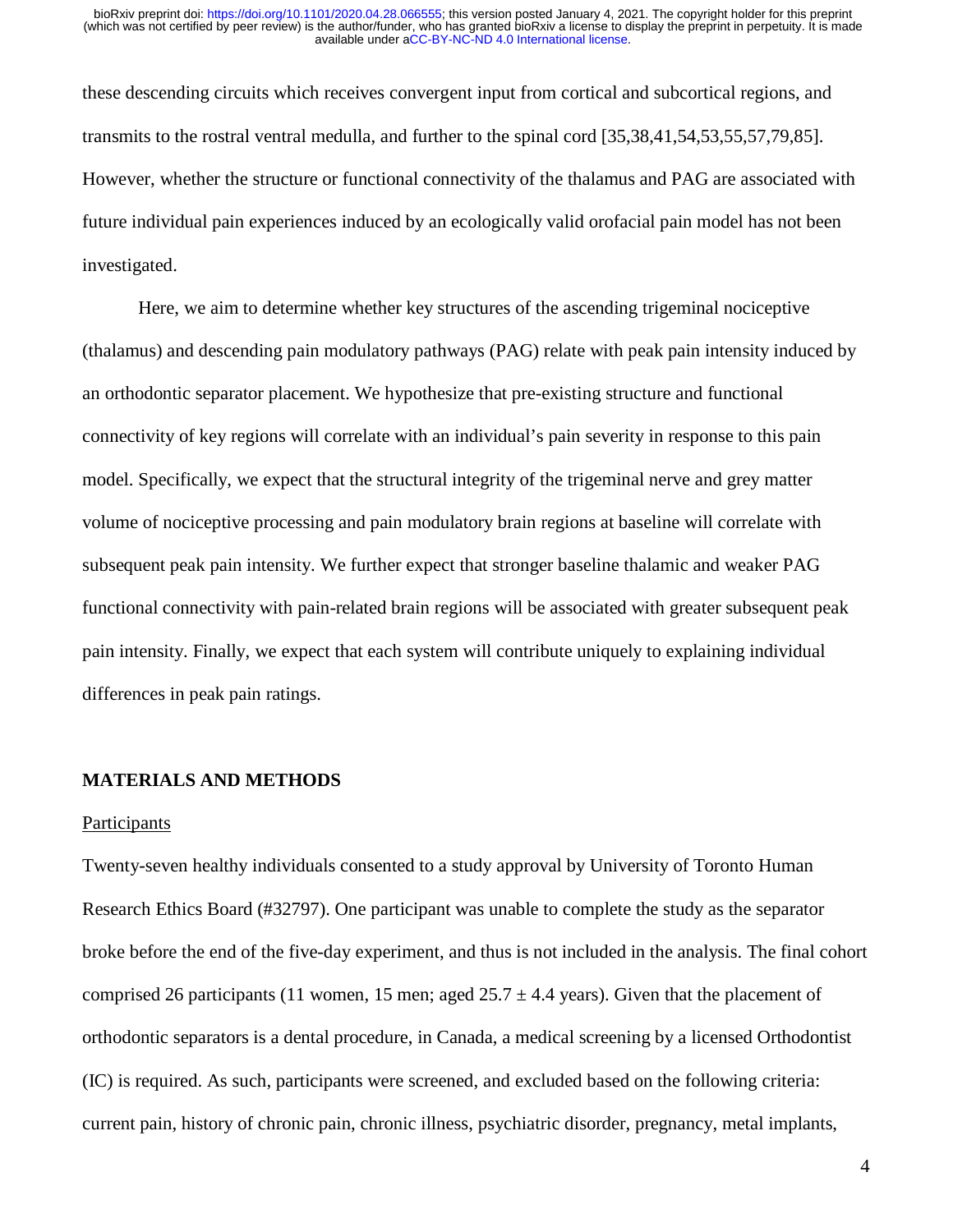fixed orthodontic retainers, porcelain-fused-to-metal or full metal crowns, severe dental malocclusions, spaces in the fourth quadrant (lower right mandible; absence of interproximal tooth contacts), undergoing current orthodontic treatment, use of habitual analgesic medication, and presence of dentures. A clinical examination was performed to ensure they did not have temporomandibular disorders (TMD) using the Diagnostic Criteria for Temporomandibular Disorder (DC/TMD) [77]. Participants were financially compensated for their time.

## Pain Model

An elastomeric separator (American Orthodontics, X-Ring Separators, Sheboygan, USA) was placed at the mesial interproximal contact of the right permanent mandibular first molar (fourth quadrant) by a licensed orthodontist (IC). The separator was kept in place for five days, as previously done [22]. Participants were instructed not to take any analgesics, such as ibuprofen or acetaminophen to reduce pain.

#### Questionnaires

#### *Pain Diary*

We provided a pain diary to participants to record their pain intensity three times per day (10:00, 16:00, 22:00) on a 100 mm visual analogue scale (VAS) over the course of five days following separator placement, as previously done [22]. Specifically, participants reported their tooth pain, in response to the following question: "How severe is your tooth pain now? Place a vertical mark on the line below to indicate how bad you feel your tooth pain is now." The VAS scale had two anchors: left anchor "no pain" and right anchor "worst pain imaginable" [68].

# *Cognitive affective measures*

Given that we have previously shown that trait anxiety and somatosensory amplification affected subsequent pain experience induced by the insertion of orthodontic separators [22], we asked participants to complete the following questionnaires before the procedure.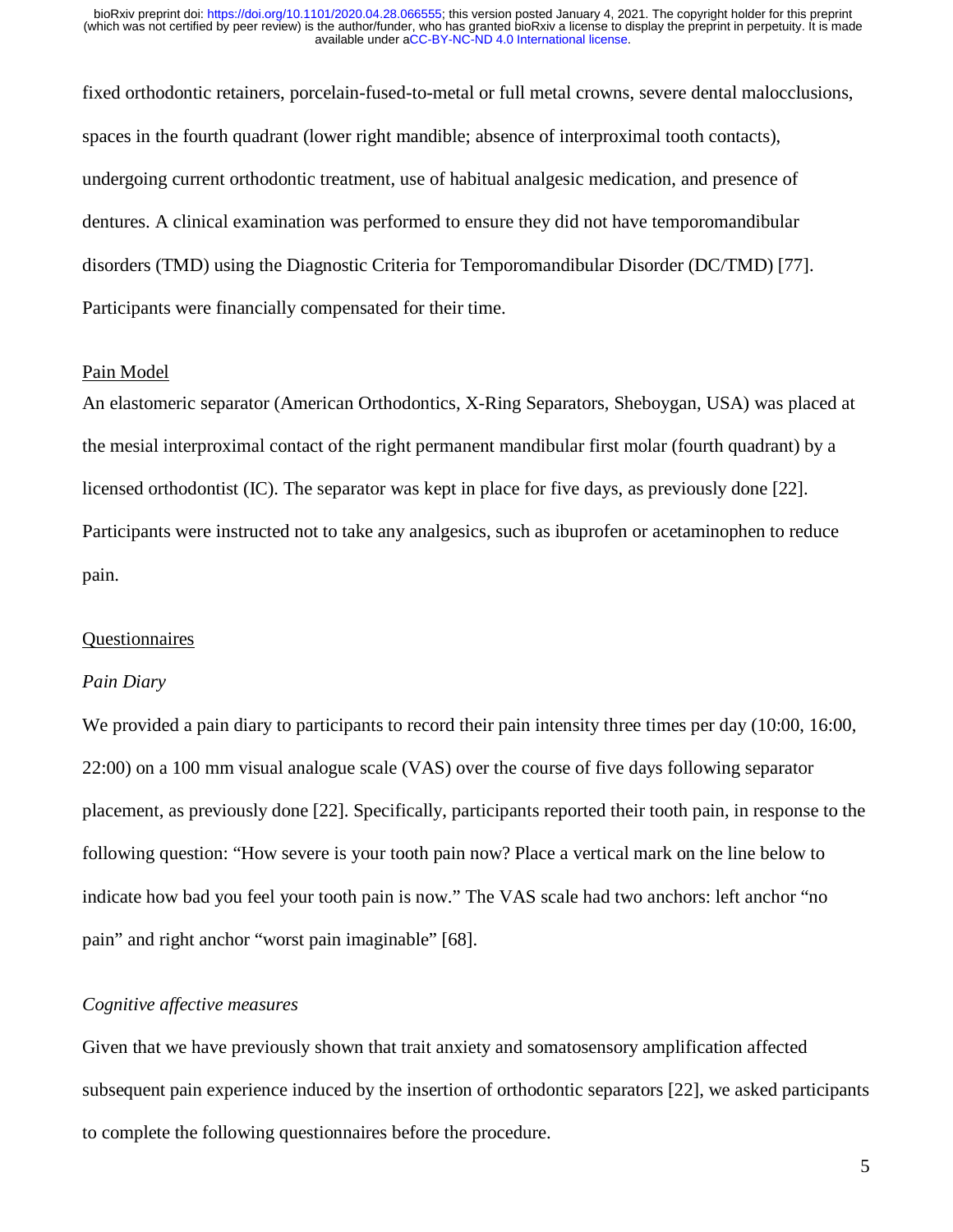The state-trait anxiety inventory (STAI)-trait anxiety (Y2) is a twenty-item questionnaire, with the scale for each item ranging from 0 to 4 points [83]. It is a self-report questionnaire designed to evaluate trait levels of anxiety. The STAI-state anxiety (Y1) was not used.

The somatosensory amplification scale (SSAS) questionnaire is a ten-item questionnaire, scale for each item ranging from 1 to 5 points [11]. The self-report questionnaire detects whether an individual has a tendency to amplify uncomfortable somatic or visceral sensations.

### Pain rating analyses

To determine pain ratings from the pain diaries, we measured each marking on the pain VAS scale in millimetres and took the average of the three daily pain ratings. As such, each participant had one pain rating per day. The highest average daily pain rating was considered peak pain intensity score for each individual. These pain ratings were used in all neuroimaging analyses.

Daily pain intensity ratings (five per individual) were tested for normality using Shapiro-Wilk's test. Given that these were not normally distributed, differences between daily ratings were assessed using Friedman's test, a non-parametric repeated measures ANOVA. Significance was set at *P* < 0.05. Multiple correction of post-hoc tests was performed using Dunn's test. All statistical analyses on pain ratings were performed using GraphPad v8.4 (https://graphpad.com).

## Relationship between psychological traits and peak pain ratings

Given our previous findings that STAI-trait anxiety and SSAS scores affected the experience of pain induced by elastomeric separators [22], we correlated these psychological measures with peak pain intensity ratings. We tested the STAI-trait and SSAS scores for normality using Shapiro-Wilk's test. In cases where the data were not normally distributed, we used Spearman's correlation test to measure the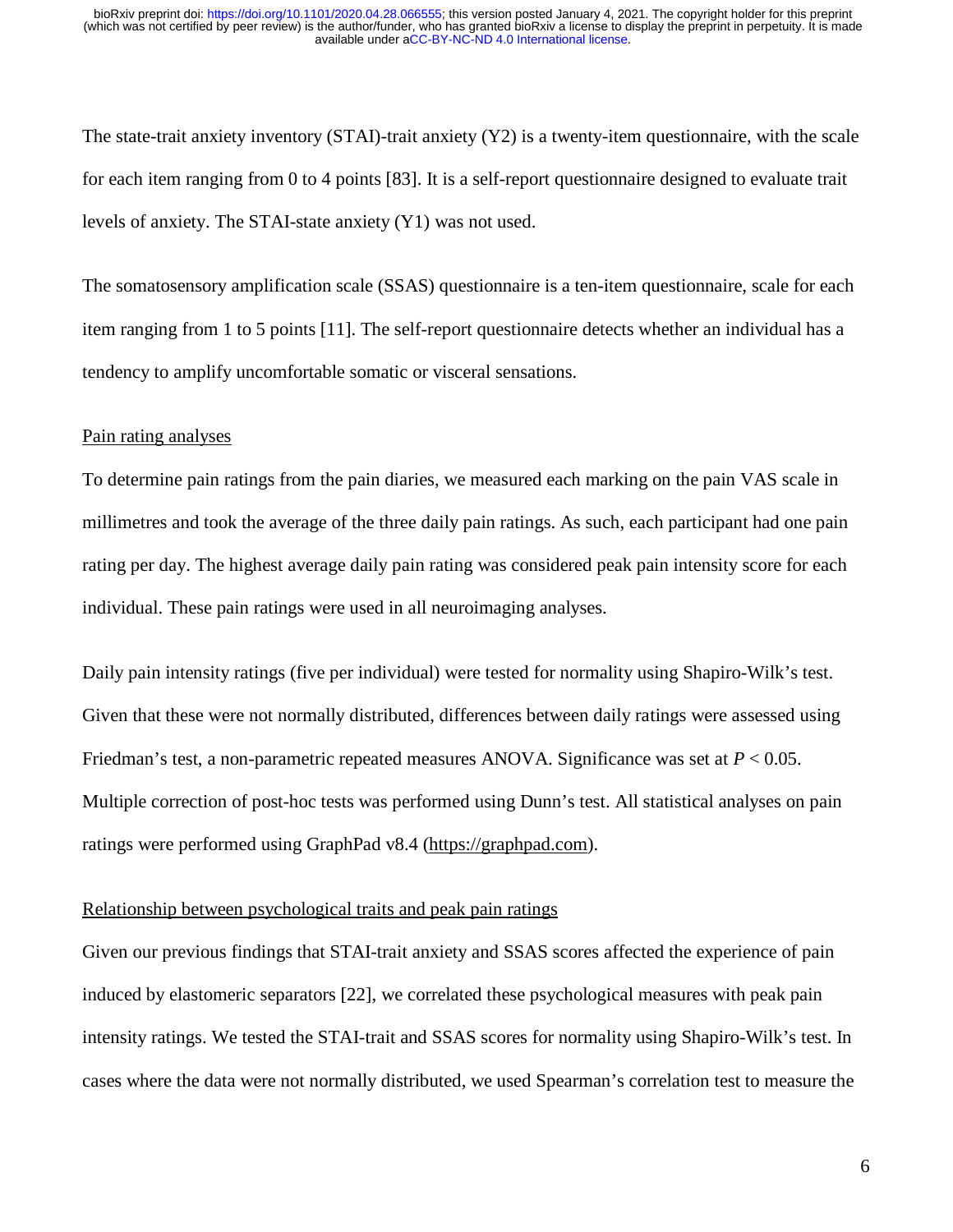degree of association between each of these scores and peak pain ratings over five days. Significance was set at *P* < 0.05.

## Structural and Functional Neuroimaging

All participants underwent magnetic resonance imaging (MRI) before the insertion of the separator. All scans were acquired using a 3T Siemens Prisma-fit MRI scanner equipped with a 32-channel head coil at the Hospital for Sick Children in Toronto, Canada. Participants were asked to "relax and fixate on the crosshair at the center of the display in the scanner, and not to think about anything in particular."

# *Structural imaging scan*

Structural T1-weighted MRI scans were acquired with a magnetization prepared rapid gradient echo (MPRAGE) using the following sequence: echo time (TE) = 2.96ms; repetition time (TR) = 2300ms; inversion time (TI) = 900ms; 256 sagittal slices; flip angle =  $9^{\circ}$ ; in-plane matrix resolution = 256  $\times$  256 and field-of-view = 256 x 256 mm, resulting in a voxel size = 1 x 1 x 1 mm<sup>3</sup>; with a GRAPPA acceleration factor  $= 2$ .

## *Functional imaging scan*

Rs-fMRI scans were collected using T2\*-weighted echo-planar pulse imaging (EPI) sequence, with the following parameters:  $TE = 30$ ms,  $TR = 1500$ ms, 50 axial slices; flip angle =  $70^{\circ}$ ; in-plane matrix resolution = 74  $\times$  74 and field-of-view = 222 x 222 mm, resulting in a voxel size = 3 x 3 x 3 mm<sup>3</sup>; 200 volumes, with a multiband slice acceleration factor  $= 2$ , total scan time  $= 5$  minutes.

## *Diffusion weighted imaging scan*

Two sets of diffusion-weighted images were acquired with reverse phase-encode blips (anterior-posterior and posterior-anterior) resulting in images with distortions in opposite directions with the following parameters: 60 non-collinear diffusion encoding directions with  $b = 1000 \text{ s/mm}^2$ , 7 non-diffusion encoding volumes (B0). DWI acquisition used the following sequence:  $TE = 73$ ms,  $TR = 4400$ ms; 80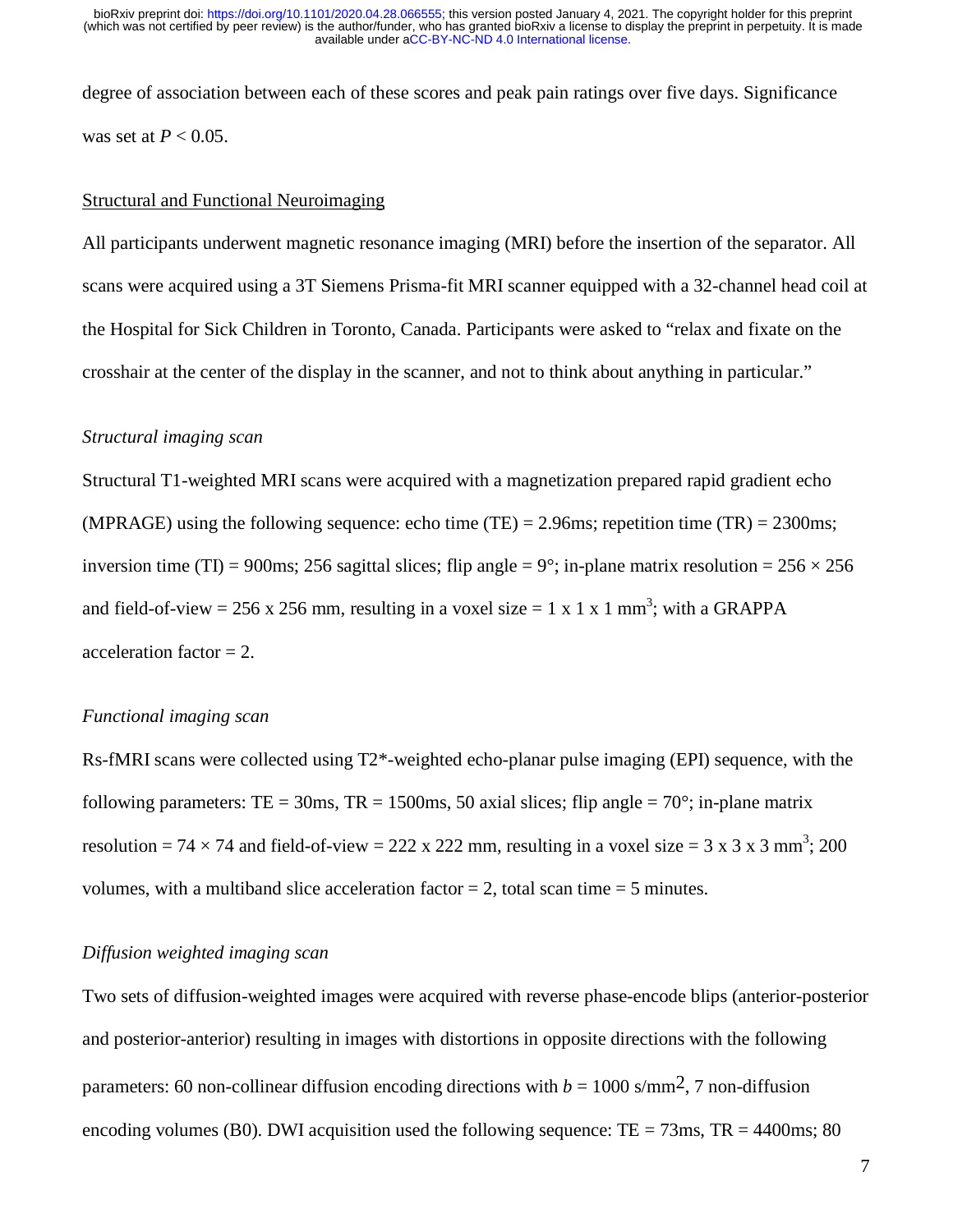slices; flip angle =  $90^{\circ}$ ; in-plane matrix resolution =  $122 \times 122$ , field-of-view = 244 x 244 mm, resulting in a 2 mm isotropic voxel size; with a multiband slice acceleration factor  $= 2$ .

### Neuroimaging analysis

#### *Voxel-Based Morphometry*

We sought to determine whether brain grey matter volume correlated with peak pain ratings. To do so, we performed a voxel-based morphometry (VBM) analysis on all anatomical T1 scans [6]. VBM was performed in SPM v12 (http://www.fil.ion.ucl.ac.uk/spm/software/spm12) running on MATLAB (R2016b v.9.1; Mathworks, Nantick, MA). First, all scans were centered at the anterior commissure, and were segmented into gray matter, white matter and CSF tissues. Next, the DARTEL toolbox was used to iteratively align grey and white matter images to a study specific template aligned to the MNI template space [5]. Images were smoothed using an 8-mm at full-width at half-maximum (FWHM) Gaussian kernel. We performed a voxelwise general linear model to determine whether grey matter volume correlates with peak pain intensity. Total intracranial volume was included in the general linear model as a nuisance covariate. Significance was set at cluster-corrected  $P_{FDR}$  < 0.05 (with a cluster-forming height threshold of  $P < 0.001$ ). Furthermore, a secondary analysis was run based on rsFC results, restricted to voxels within the seeds and rsFC resulting clusters (see below), significant at cluster-corrected  $P_{FDR}$ 0.05 (with a cluster-forming height threshold of *P* < 0.001).

### *Diffusion Tensor Imaging*

We sought to determine whether microstructure of the cisternal segment of the trigeminal nerve, just outside the pontine trigeminal root-entry zone, is correlated to peak pain ratings. To do so, we performed a diffusion tensor imaging (DTI) analysis using FDT toolbox (FMRIB's Diffusion Toolbox) in FSL 5.0.11 (https://fsl.fmrib.ox.ac.uk/fsl/fslwiki/FDT). Volumes with no diffusion weighting (B0 volumes) underwent topup, which estimates the susceptibility-induced off-resonance field, i.e. distortion in the subject's head [2,81]. Next, we used the eddy tool to correct for eddy current distortions, susceptibility-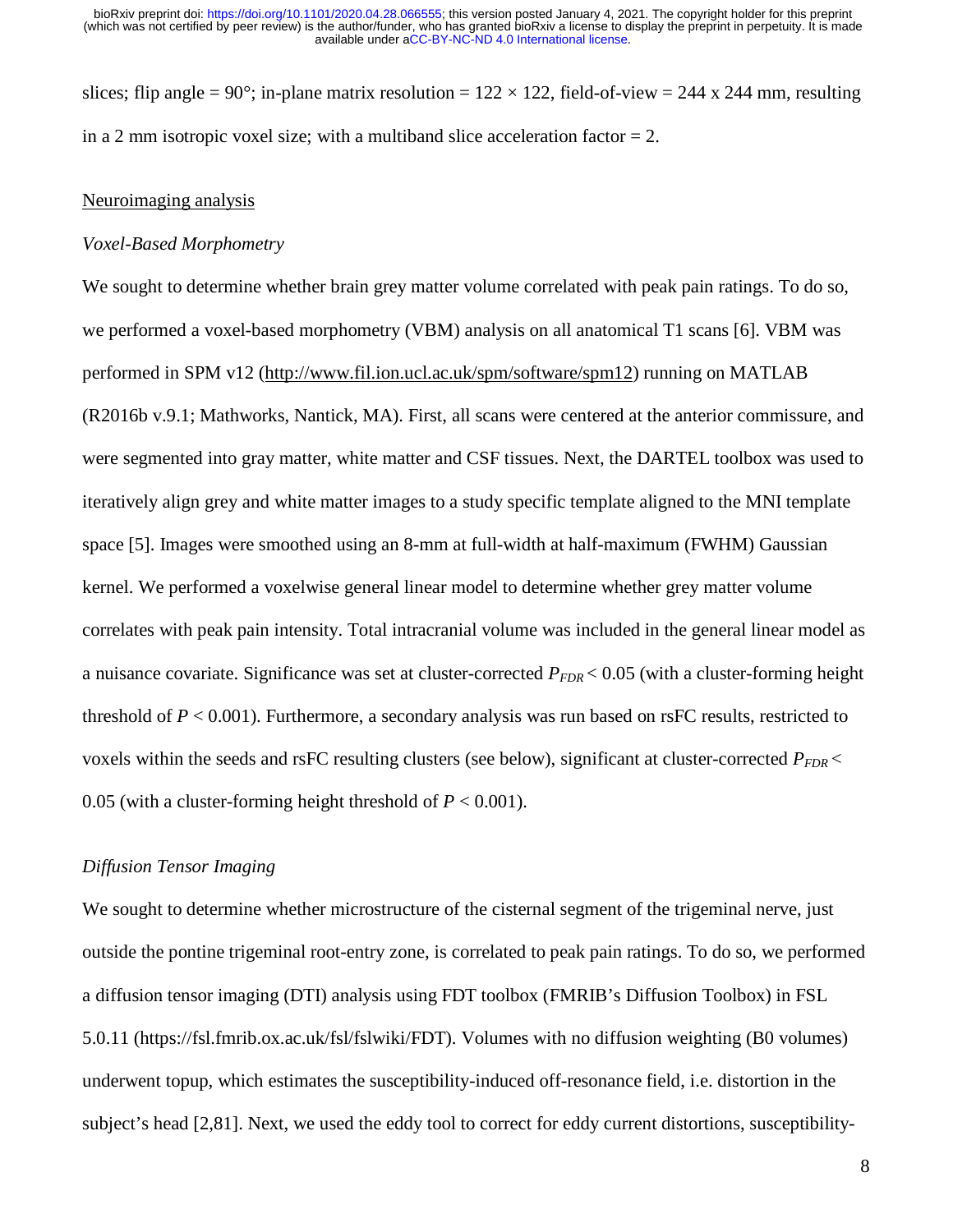induced distortion, and subject movement [3]. We then fit a tensor model using DTIFIT on the eddy corrected scans. We identified the cisternal segment of the trigeminal nerve, as previously done [20,60], by overlaying the principal eigenvector (V1) map, colored in RGB, onto and modulated to the FA map for each subject in FSLeyes (https://git.fmrib.ox.ac.uk/fsl/fsleyes/fsleyes/). Individual masks of the right cisternal segment of the trigeminal nerve were used to extract DTI metrics, such as fractional anisotropy (FA), mean diffusivity (MD), axial diffusivity (AD) and radial diffusivity (RD) [59]. These measures are calculated from the eigenvalues of the diffusion tensor. FA corresponds to the degree of anisotropic diffusion, ranging from 0 (isotropic diffusion) to 1 (anisotropic diffusion). MD is the average measurement of the three diffusion directions (first, second and third lambdas). AD is the measurement of diffusion along the primary diffusion direction (first lambda). RD represents the average measurement of the secondary and tertiary directions (second and tertiary lambdas). These DTI metrics are indices of microstructural integrity of the nerve. We tested all DTI metrics for normality using Shapiro-Wilk's test. Then, we tested whether these values were correlated with peak pain ratings using Spearman's correlation. Significance was set at *P* < 0.05.

## *Seed-to-voxel rsFC analysis*

We performed a seed-to-voxel rsFC analysis using CONN v17.f toolbox (http://www.conn-toolbox.org) running on MATLAB (R2016b v.9.1; Mathworks, Nantick, MA). We preprocessed anatomical T1 scans and rs-fMRI scans using tools from the Statistical Parametric Mapping software package (SPM v.12; http://www.fil.ion.ucl.ac.uk/spm/software/spm12) incorporated within CONN. First, we removed five initial scans to allow for field homogeneity. All functional scans underwent realignment, which estimates six parameters of motion and corrects it in the X, Y and Z planes as well as their rotations, roll, pitch, yaw. Next, we used the ART toolbox, implemented in CONN, to detect outlier scans based on conservative settings (global signal threshold at  $Z=3$ ; subject motion threshold at 0.5 mm) [67]. Following this step, structural and functional scans underwent grey, white and cerebrospinal fluid (CSF)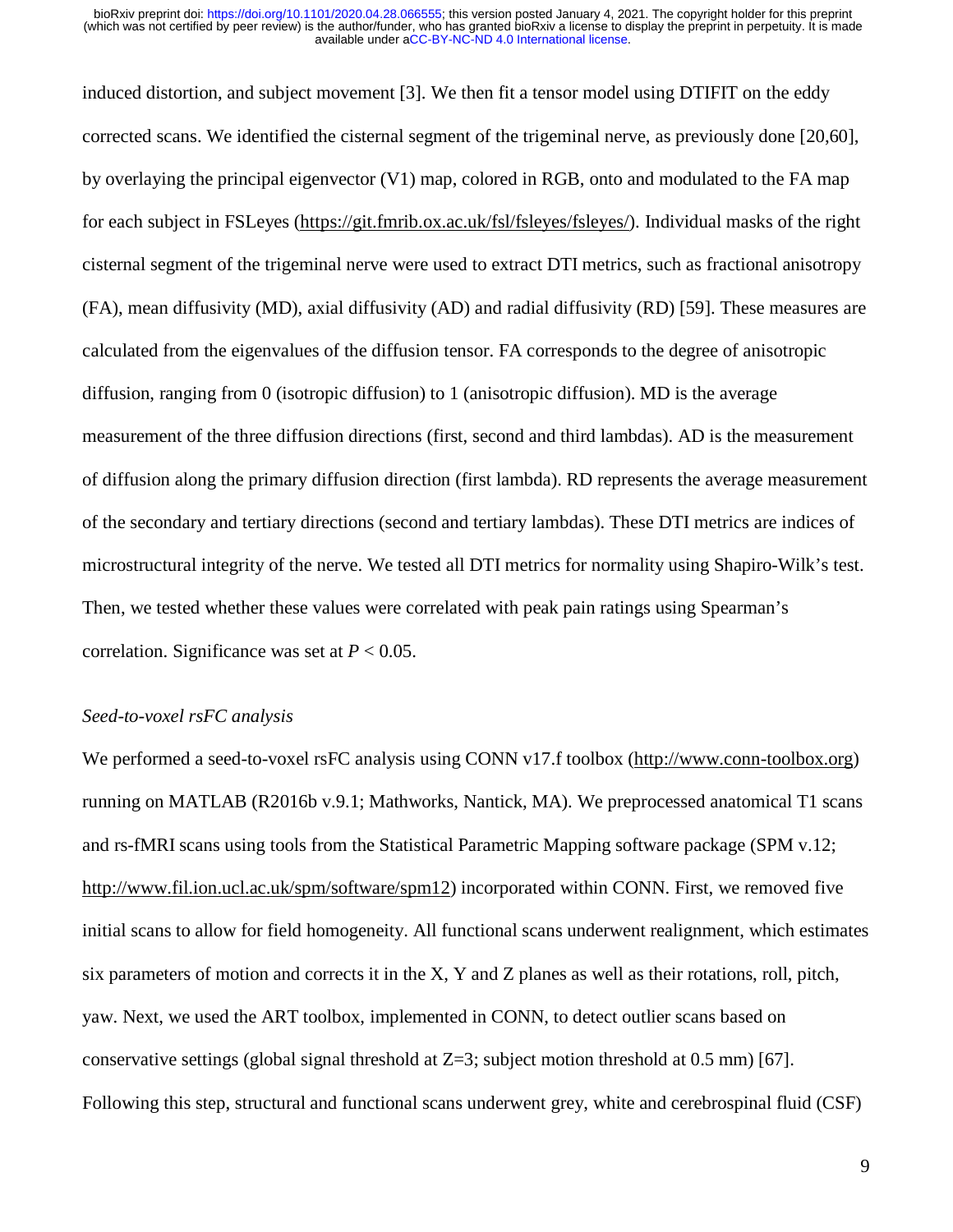segmentation, and were normalized to the Montreal Neurological Institute (MNI) standard space template. Scans were resliced using default Tissue Probability Maps (structural and functional target resolution at 2 mm). Functional scans were smoothed using an 8-mm FWHM Gaussian kernel. Preprocessed scans underwent denoising, where aCompCor regressed blood-oxygen-level-dependent (BOLD) signal of non-neuronal origin [12], and five principal components were derived for each tissue type (white matter and CSF). Additionally, the following confounding variables were regressed from the model using the indicated number of vectors: white matter (5), CSF (5), motion parameters and their temporal derivatives (12), scrubbing (22) and a regressor to model the first 15 frames and its temporal derivative. This last regressor was added to baseline correct after denoising as normally done in CONN [89]. To identify low-frequency fluctuations characterizing resting state connectivity, we applied a bandpass filter of 0.008-0.09Hz to the data. Then, we performed a whole brain seed-to-voxel rsFC with two seeds: the left thalamus, contralateral to the site of separator placement, and the PAG. The left thalamus region-of-interest (ROI) was anatomically defined based on the FSL Harvard-Oxford atlas, included within CONN. Given the absence of a PAG ROI in any standard neuroimaging atlas, and because of the significant functional heterogeneity of this region, we defined the PAG ROI based on a structural and functional localizer. This approach would selectively include regions of the PAG involved in pain. First, we traced the anatomical borders of the PAG guided by the Duvernoy Atlas [62]. Second, we performed a meta-analytic search on Neurosynth (https://neurosynth.org) with the term "pain". We extracted the map at a threshold of  $Z = 17.5$  of all the brain regions that showed activation and selected the PAG cluster (86 voxels with a centre-of-gravity at MNI  $(X, Y, Z)$ : (-1.6, -27.7, -9.88). The overlap between the functional localizer and the structural seed was used in our analysis (Fig S1). For the first-level rsFC analysis, we used bivariate correlations to quantify connectivity between each seed to every other voxel in the brain within each subject. At second-level analysis, we evaluated the effect of peak pain intensity, accounting for sex in the model, using a non-parametric cluster-mass  $P_{\text{FDR}}$  < 0.05 (cluster-mass-forming

10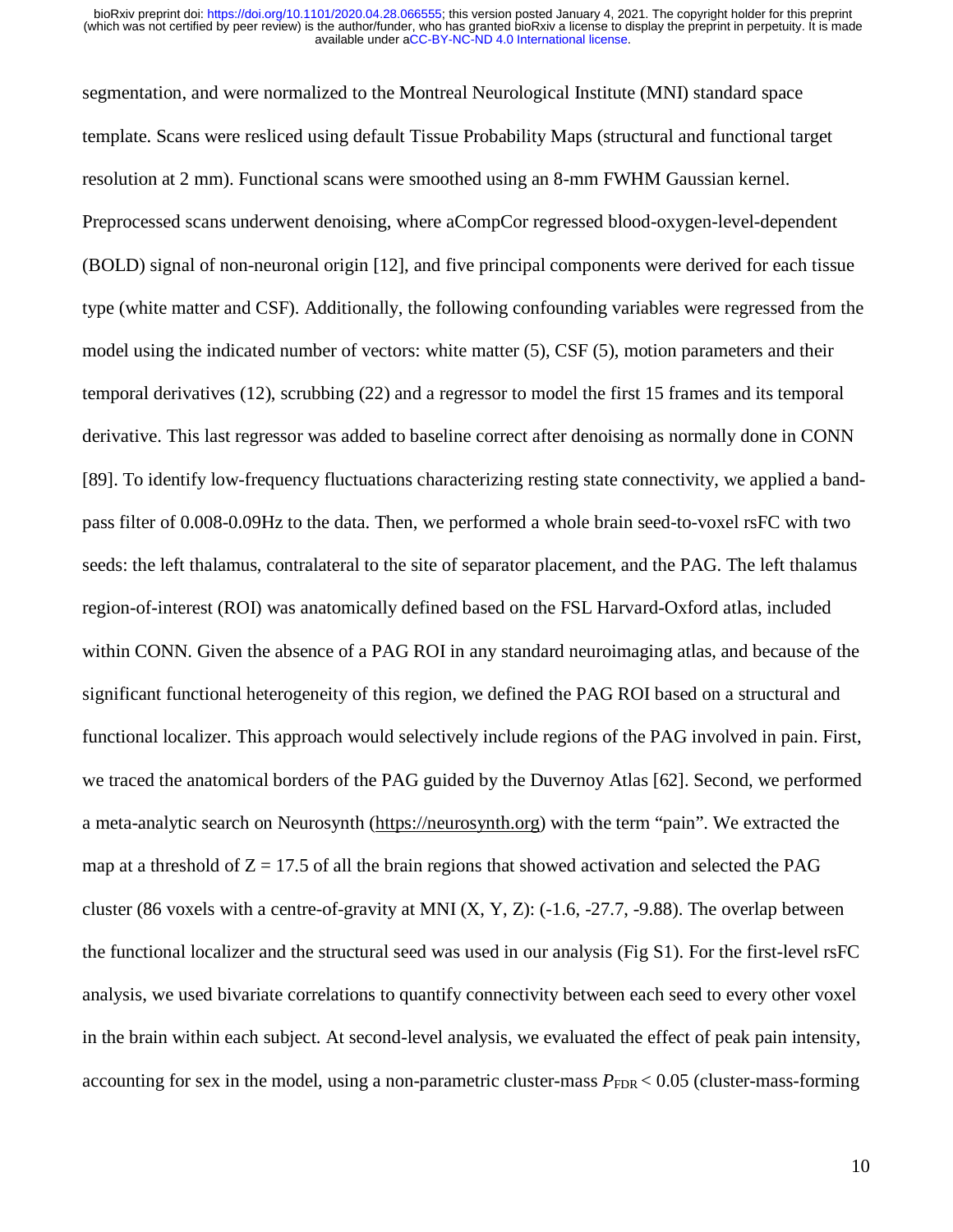height threshold  $P_{\text{uncorrected}}$  < 0.001, 1000 permutations). Sex was included in the model as evidence suggests sex differences in pain and in brain networks [32,51,88].

#### *Partial correlation analysis between the thalamic and PAG rsFCs and peak pain ratings*

We performed a non-parametric partial correlation analysis to determine the ascending nociceptive (thalamic rsFC) and descending pain modulatory pathways' (PAG rsFC) unique contributions to peak pain ratings using IBM SPSS Statistics for Macintosh v.26 (IBM Corp., Armonk, N.Y., USA). Importantly, the intent of this analysis was not to determine overall correlation values, as that had been achieved in the brain imaging analysis, but rather to identify whether each pathway (the ascending nociceptive pathway and the descending modulatory pathway, captured by connectivity of the thalamus and PAG, respectively) explained unique variance in the pain ratings when accounting for the other's contribution. Given that suprathreshold clusters were different in voxel number, we exported one mask encompassing the suprathreshold clusters for each seed (one bilateral insular mask of 842 voxels and one mask of 1215 voxels encompassing the right medial prefrontal cortex (mPFC) and the right postcingulate cortex (PCC) in CONN). Then, we used each mask to extract the average rsFC connectivity values. In SPSS, we performed a non-parametric partial correlation between the mean thalamic-insular rsFC connectivity values and peak pain ratings, controlling for the mean PAG-DMN rsFC connectivity values. Conversely, we also performed a non-parametric partial correlation between the mean PAG-DMN rsFC connectivity values and peak pain ratings, controlling for the mean thalamic-insular rsFC connectivity values. Significance for the partial correlation was set at  $P < 0.025$ , to correct for multiple comparisons from the 2 partial correlations performed.

#### **RESULTS**

#### Pain Ratings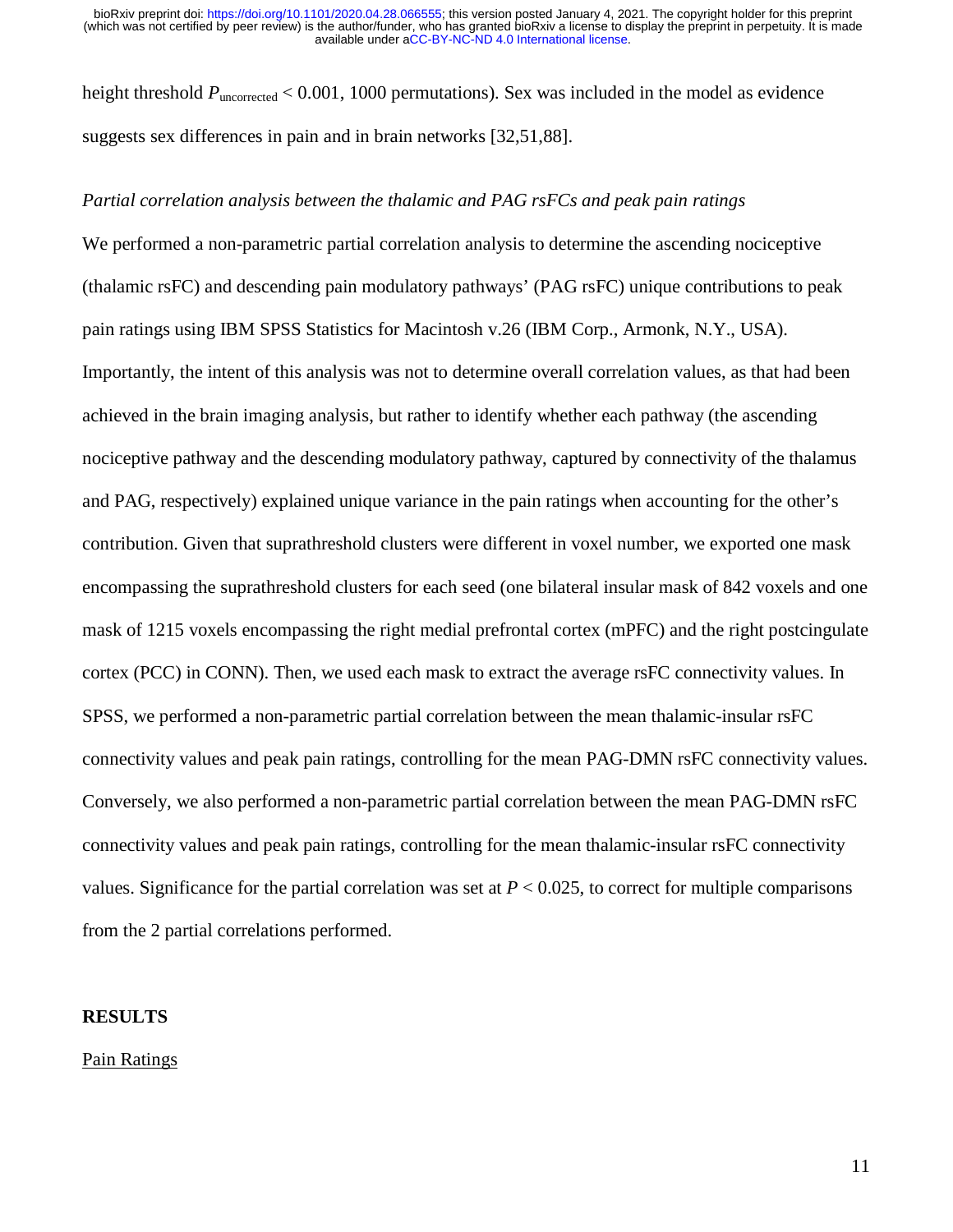Participants rated a median peak pain intensity following the placement of the separator at 17.2 [5.08- 31.83] [IQR] mm. Pain ratings were the highest within two days, then declining after the second day (Fig. 1, see Fig. S2 for individual pain ratings). Pain ratings were significantly different across days ( $\chi^2$  = 12.51,  $P = 0.014$ ). Post-hoc paired t-tests revealed that pain ratings on Day 2 (median [IQR] = 8.5 [1.0-25.50] mm) were significantly greater than pain ratings on Day 5 (median  $[IQR] = 3.3 [1.0-12.42]$  mm; Dunn-corrected  $P = 0.044$ ).

## Psychological ratings

Participants rated mild trait anxiety (38.3  $\pm$  11.37 (mean  $\pm$  standard deviation (SD)), and mid-level somatosensory amplification score (16.3  $\pm$  5.76) (mean  $\pm$  SD). Peak pain ratings were not correlated with trait anxiety ( $r = 0.12$ ,  $P = 0.55$ ) nor somatosensory amplification scores ( $r = 0.21$ ,  $P = 0.31$ ).

#### Neuroimaging

## *No statistically significant structural correlates of peak pain intensity*

We did not find any significant structural correlates of peak pain intensity in our cohort. Specifically, no brain grey matter region's volume significantly correlated with peak pain intensity. Furthermore, DTI metrics of the right cisternal segment of the trigeminal nerve (mean  $\pm$  SD: FA = 0.38  $\pm$  0.095; MD =  $0.0019 \pm 0.00035$ ; RD =  $0.0015 \pm 0.00037$ ; AD =  $0.0027 \pm 0.00031$ ) did not significantly correlate with peak pain intensity (FA: r = 0.004, *P* = 0.98; MD: r = 0.004, *P =* 0.98; RD: r = 0.022, *P =* 0.92; and AD:  $r = -0.031, P = 0.88$ .

#### *Stronger thalamo-insular rsFC correlates with peak pain intensity*

We found that rsFC between the left thalamus and bilateral insula significantly correlated with subsequent peak pain: left thalamus-left insula (peak MNI coordinates  $(X, Y, Z) = -36, -8, 0; 597$  voxels; 4,776 mm<sup>3</sup>) and left thalamus-right insula (peak MNI coordinates  $(X, Y, Z) = 40, 6, -6; 245$  voxels; 1,960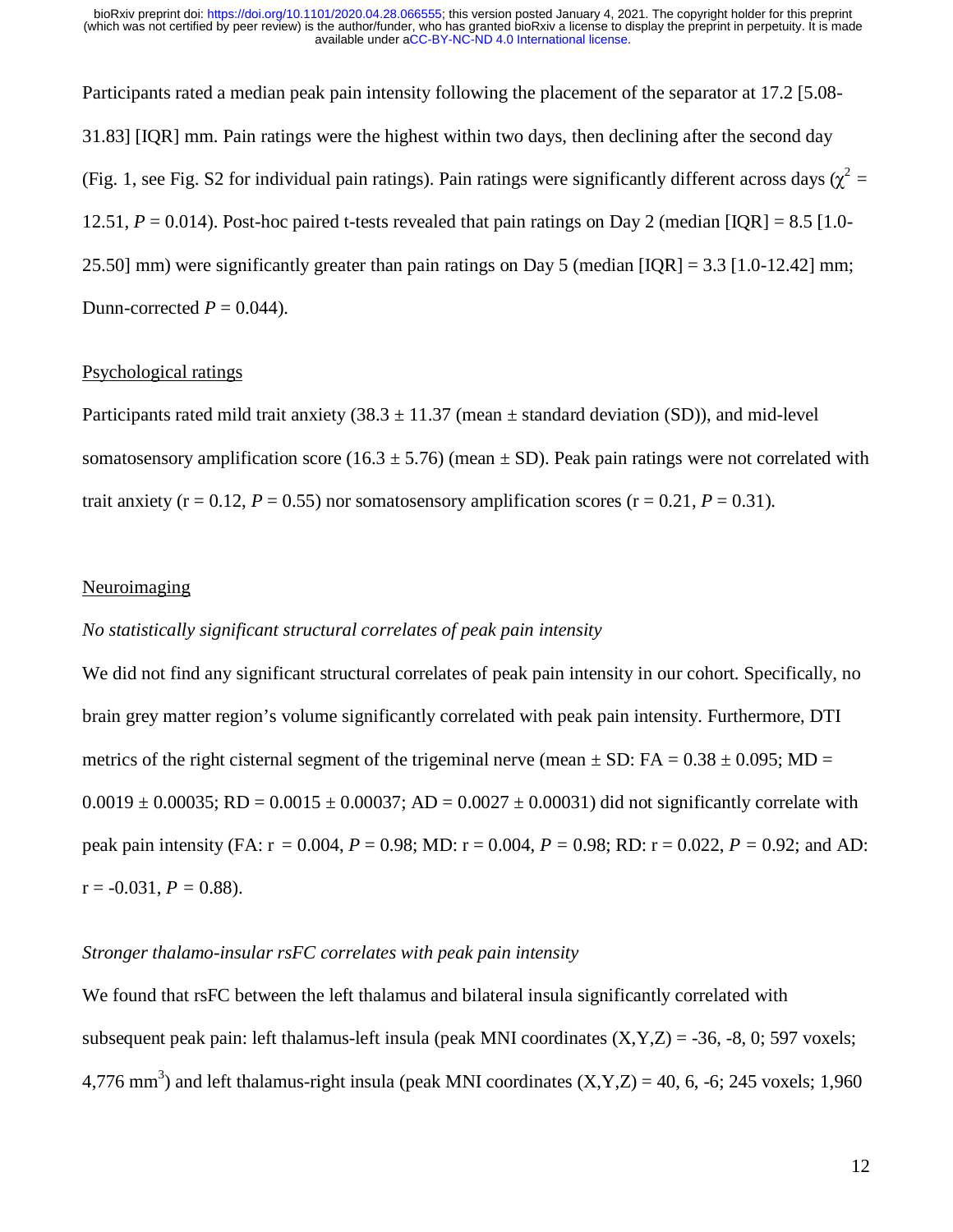$mm<sup>3</sup>$ ), cluster-mass  $P_{\text{FDR}}$  < 0.05 (Fig. 2). In other words, participants who had stronger baseline connectivity between these regions rated subsequent peak pain as higher.

#### *Weaker PAG-default mode network rsFC correlates with peak pain intensity*

We found that PAG rsFC to nodes of default mode network (DMN) significantly correlated negatively with peak pain intensity: the right mPFC (peak MNI coordinates  $(X, Y, Z)$ : 12, 44, -12; cluster size: 804 voxels; 6,432 mm<sup>3</sup>) and the right PCC (peak MNI coordinates  $(X, Y, Z)$ : -8, -48, 14; cluster size: 411 voxels; 3,288 mm<sup>3</sup>), cluster-mass  $P_{\text{FDR}}$  < 0.05 (Fig. 3). In other words, participants who had weaker baseline connectivity between these regions reported higher levels of subsequent peak pain.

*Ascending nociceptive and descending modulatory systems account for non-overlapping variance of peak pain* 

To determine whether thalamo-insular connectivity and PAG-DMN connectivity explained nonoverlapping (unique) variance in peak pain, we performed two partial correlation analyses. Importantly, connectivity findings were uniquely correlated with peak pain (thalamo-insular connectivity,  $r = 0.47$ , P  $= 0.017$ , PAG-DMN connectivity,  $r = -0.63$ ,  $P = 0.001$ ).

## **DISCUSSION**

Individual variation in pain is thought to be related to the structure and functional connectivity of nociceptive-responsive and pain modulatory regions. Here, we used an ecologically valid model of tonic orofacial pain to evaluate whether baseline structure and rsFC of brain regions involved in nociceptive processing and pain modulation correlate with subsequent peak pain intensity. Pain intensity was highest within 48 hours (Fig. 1). Although we did not find any statistically significant structural correlates of peak pain intensity, we did find that rsFC of key nodes of both the ascending trigeminal nociceptive and descending pain modulatory systems correlated with peak pain. Higher peak pain intensity correlated with stronger thalamo-insular connectivity—key brain regions involved in nociceptive processing (Fig.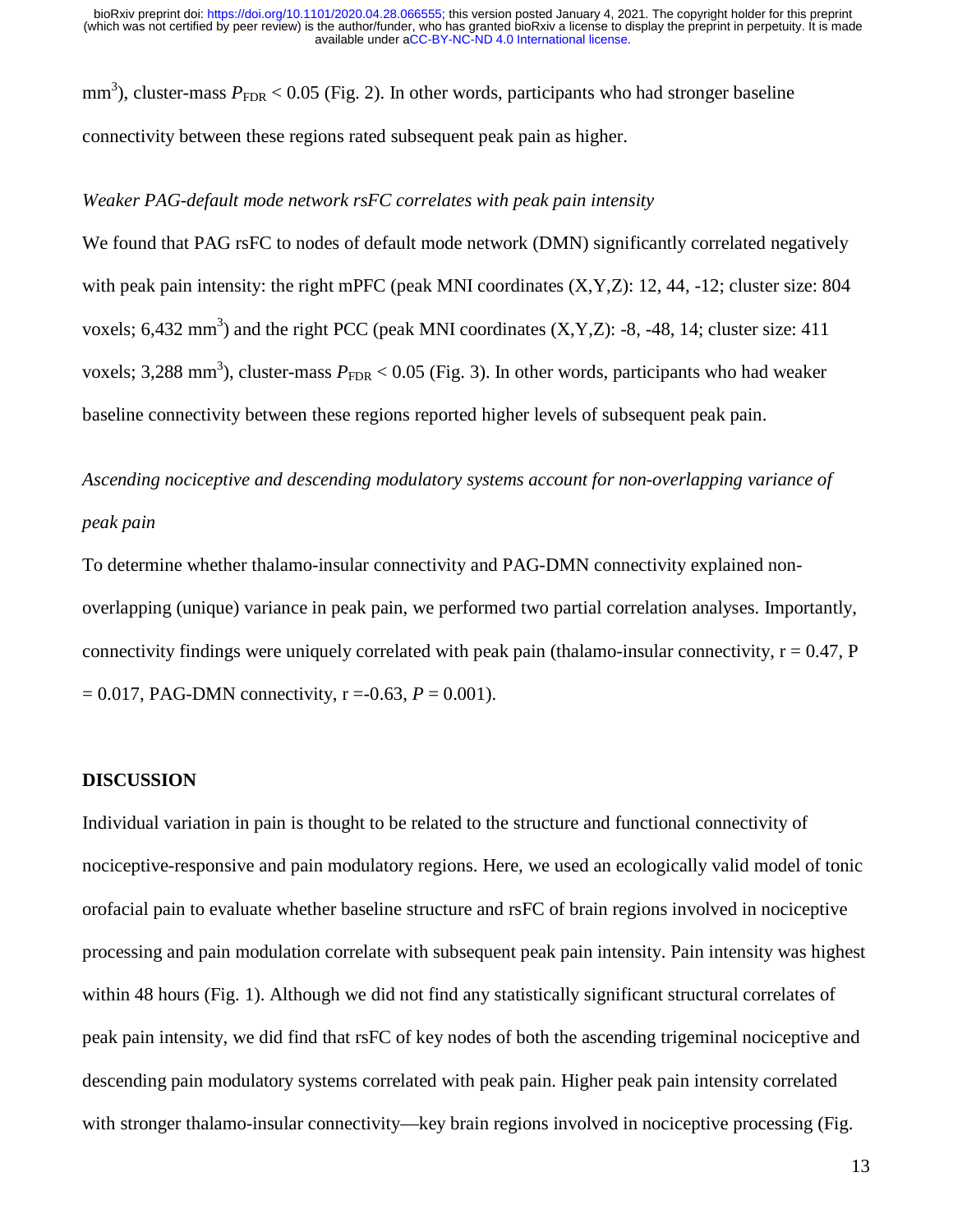2) and weaker rsFC between the PAG with the mPFC and PCC—core nodes of the DMN (Fig. 3). We further showed that thalamo-insular and PAG-DMN connectivities explain unique variance in pain ratings. Together, our data show that individual differences in pre-existing rsFC networks, but not neural structure, can determine the intensity of forthcoming pain in an ecologically valid model of clinical lowlevel tonic orofacial pain.

Elastomeric separator placement is a common orthodontic procedure. These separators typically induce mild to moderate levels of pain [17]. Our participants had a median of low-level pain compared to previous work in adolescents and adults, who reported moderate levels of pain [1,13,17,22]. However, these studies placed multiple separators between the teeth, which could explain higher pain intensity ratings compared to our study. Since the amount of pain is thought to be proportional to the magnitude of the orthodontic force applied to the teeth [44], increasing the number of separators can be used in future studies to elucidate the effects of different intensities of tonic nociceptive input. Nevertheless, our findings are consistent with these and other studies showing pain intensity is highest within two days of separator placement and resolves by within approximately five days [17,46,63]. Although peak pain intensity in our cohort was variable amongst participants (Fig. S1), the temporal pattern was similar to what has been reported, such that Day 2 had a significantly higher median rating than Day 5.

Separator placement is an ecologically valid orofacial pain model. It circumvents the limitations of laboratory-based pain testing, where stimuli are usually brief (i.e., do not go beyond the experimental session) and only capture a brief snapshot of the experience in a controlled setting [72]. This model captures environmental variability, such that the individual leaves the laboratory setting, while continuously receiving the stimulus for the duration of the separator placement. This ecological validity is fundamental to capturing individual differences in pain, particularly in its evolution and resolution.

Brain structure is thought to reflect, and even predict individual differences in behaviour and cognition [45]. A limited of number of studies in healthy adults have reported baseline gray matter correlates of acute laboratory-based thermal pain stimuli [30,31,34] in various brain regions. In

14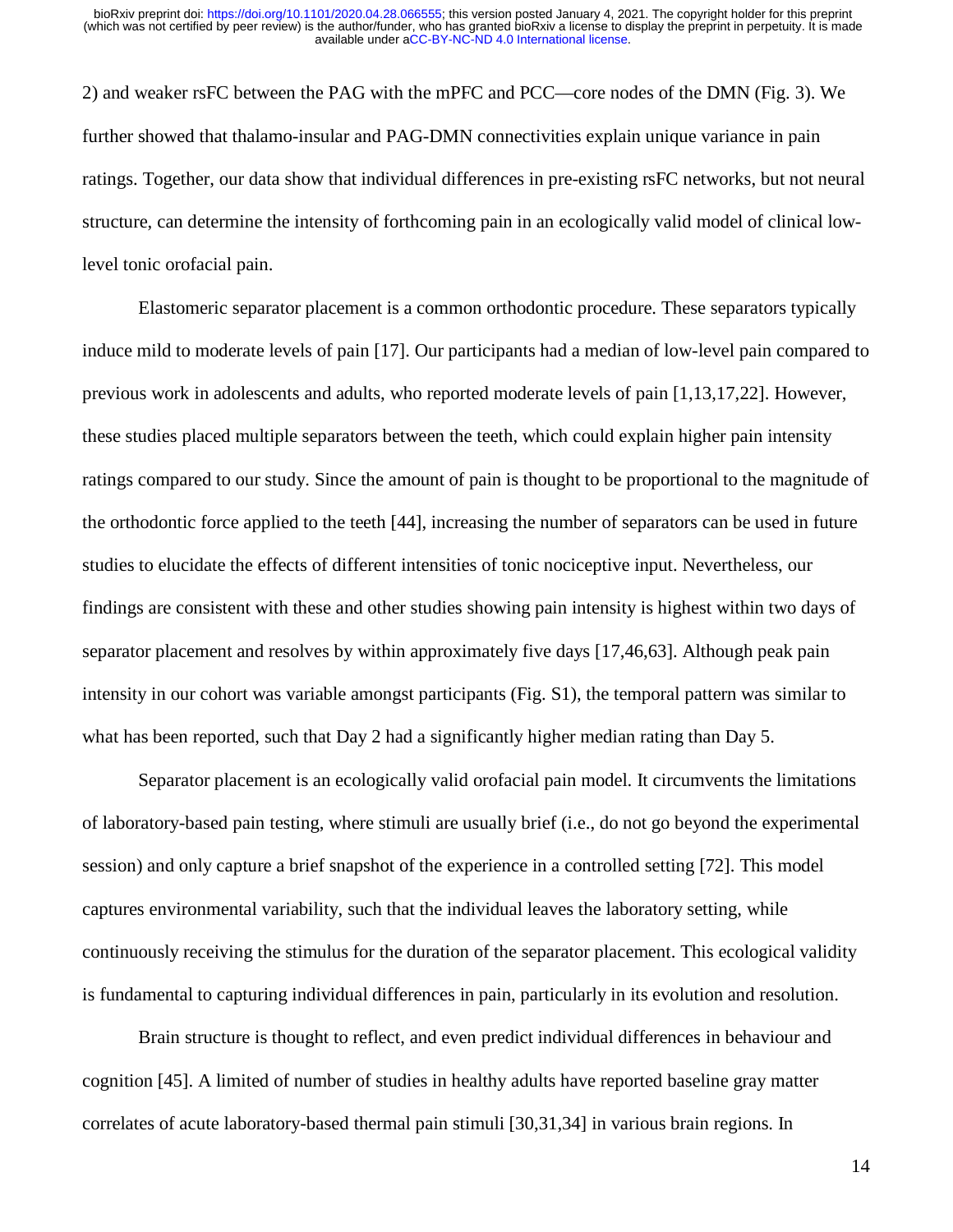individuals with trigeminal neuralgia, diffusion metrics of the trigeminal nerve have been used to predict treatment responsiveness [43]. However, our study did not identify any significant structural correlates of peak pain, even with a directed search of regions identified in the rsFC analysis. Notably, previous gray matter studies had substantially larger sample sizes and/or small effect sizes. Therefore, our sample size may have been too small to detect subtle effects. For the trigeminal nerve, the FA values in our cohort were within a normative range, whereas those for the affected nerve in trigeminal neuralgia cohorts were abnormally low [43]. Therefore, it is likely that structural white matter abnormalities may predict improvement after treatment; whereas FA variability (and other diffusion metrics) may not be good predictors of nociceptive transmission in the absence of pathology. Therefore, neural structure may not be a suitable correlate for this ecologically valid model of orofacial pain in otherwise healthy individuals.

Brain networks show spontaneous variations in correlated activity of constituents at rest, including those involved in nociceptive processing and pain modulation; they can be thought to reflect neural configurations that can be mobilized for specific types of information processing [80]. Previous studies in healthy adults show increased rsFC between brain regions involved in pain processing before receiving nociceptive stimuli, i.e. pain anticipation [16,65] and following nociceptive stimulation [74]. Analogous to the current findings, a recent study demonstrated that data-driven, multivariate analyses of rsFC in a pain-free state predicted individual differences in pain sensitivity during later testing [84]. Their measure of pain sensitivity was a 'composite' based on a weighted average of heat, cold and mechanical pain thresholds delivered 1-3 days from the time of resting-state functional imaging. Notably, pain thresholds measure a brief static point at which the stimulus becomes painful for the individual [75], and do not reflect most real-life painful experiences. In contrast, our study shows that both baseline ascending and descending systems determine subsequent individual peak pain induced by an ecologically valid tonic noxious stimulus.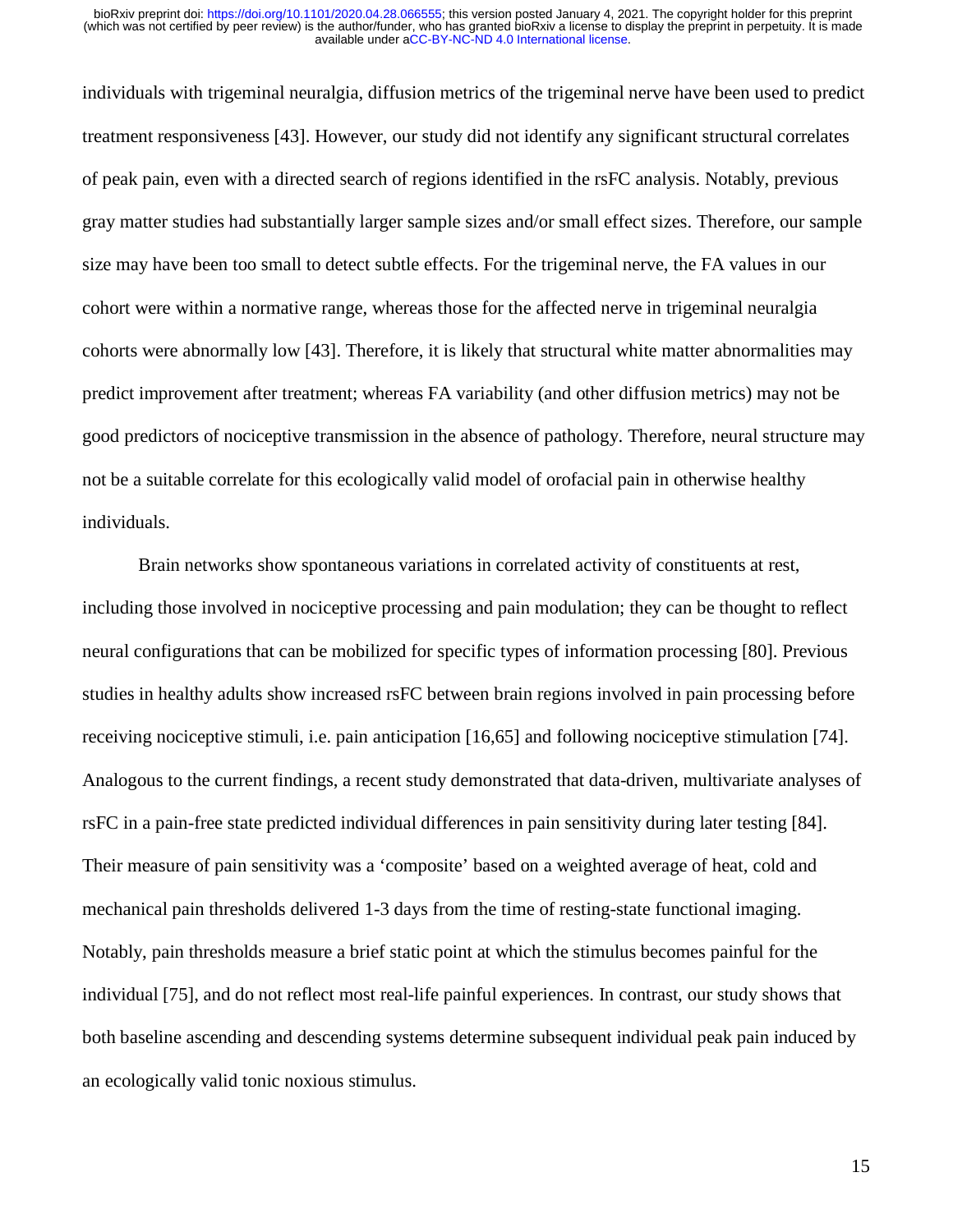We investigated the rsFC of the thalamus, a major relay region of the ascending nociceptive pathways [26]. The thalamus and insula are structurally connected. Evidence from primates and humans show efferent and afferent projections from the dorsal thalamus to the insular cortex [9]. The dorsal thalamus projects to the insula from the ventral anterior, centromedian, ventral posterior medial nuclei [8]. Specifically, there is evidence that the ventral medial posterior thalamus projects to posterior insula [25,26,28]. There is a functional dichotomy in the involvement of the insula in pain perception: the anterior insula is closely associated with the cognitive and/or modulatory aspect of pain, whereas the posterior and mid-insula are associated with lower-level, sensory-discriminative features of pain, such as location and intensity [18,58,90]. Some have even proposed that the posterior insula/opercular region could serve as primary pain cortex [33]. Our insular clusters are located in the posterior and mid-insula, and therefore receive direct input from the thalamus, and may reflect the first cortical relays of nociceptive information processing. Therefore, our study advances this finding by showing that baseline thalamo-insular connectivity correlates with subsequent peak pain intensity, and thus supports the sensory-discriminative role of the insula in pain.

Pain perception is a fine balance between nociceptive and antinociceptive mechanisms [14]. Early evidence in rodents [73] and humans [42] implicate the PAG in pain inhibitory mechanisms. More recent evidence suggests that the PAG is involved in both facilitatory and inhibitory pain mechanisms [52]. Our results show that peak pain intensity was negatively correlated with PAG-DMN rsFC. The PAG receives input from ascending spinal/trigeminal systems, descending input from cortical subcortical regions. Further, it projects to brainstem pain modulatory circuits, and is a source of opioidergic pain modulation [36,52,57]. Specifically, the dorsolateral and lateral subregions of the PAG receive input from the mPFC and PCC [37,36,50,52]. The mPFC, PCC and lateral parietal cortices are regions whose activity is highly correlated and form the DMN [71]. DMN activity increases when the individual is not attending to external stimuli and is involved in monitoring the internal milieu which would include monitoring nociceptive signals. We found that individuals who felt less pain had a stronger baseline

16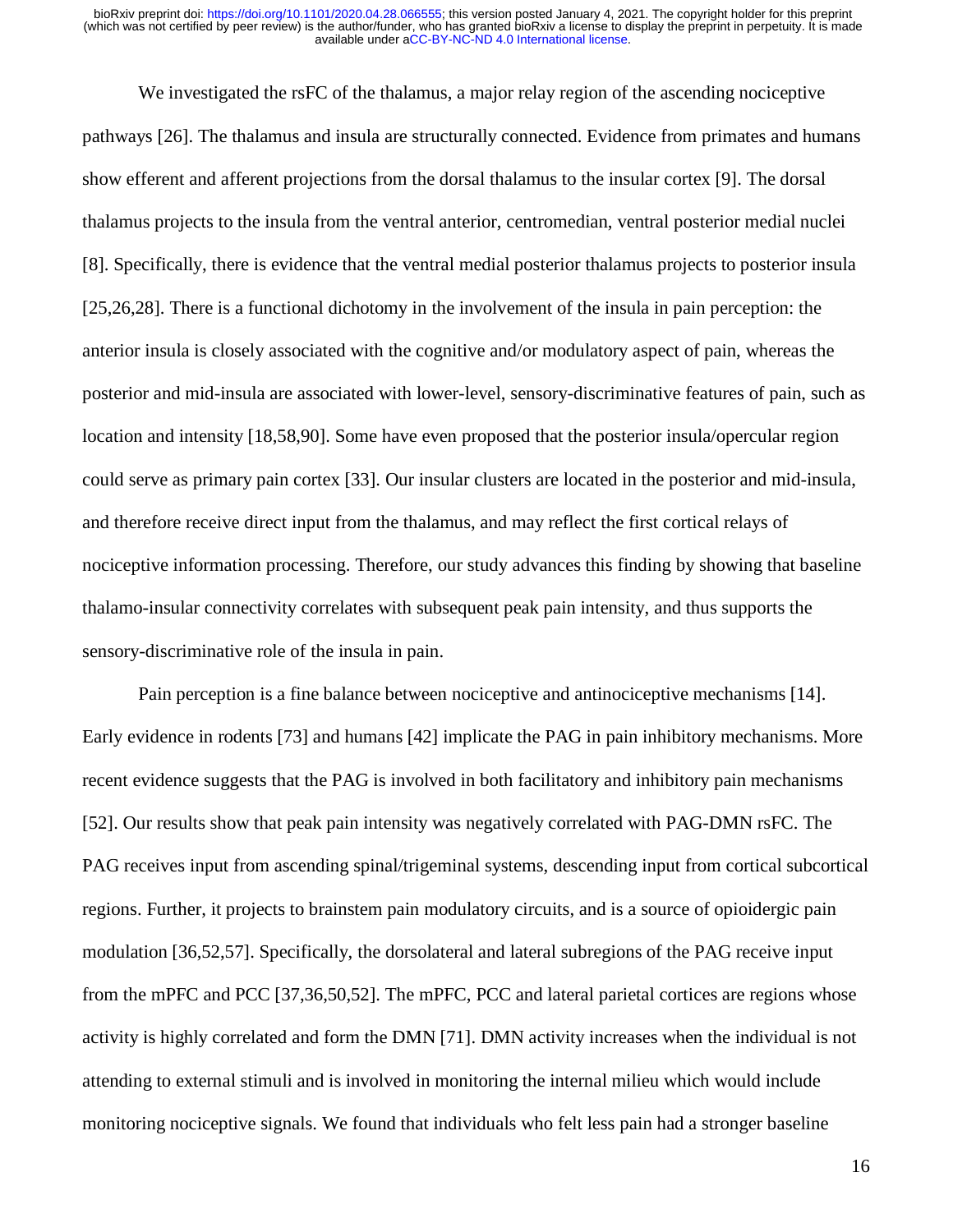PAG-DMN rsFC. Previous evidence shows that stronger PAG-DMN rsFC is associated with the tendency to disengage from pain, in other words mind wander away from pain [48]. Thus, high baseline connectivity between the PAG and DMN may enable greater engagement of descending systems in order to disengage from pain. Conversely, weaker PAG-mPFC rsFC in patients with chronic low back pain was related to higher pain intensity conditions, suggesting dysfunction in the descending pain modulation [91]. As such, our study further postulates that the strength of PAG-DMN rsFC at baseline in the healthy individuals correlates with subsequent peak pain intensity. Whether this rsFC could predict either the development or maintenance of chronic pain requires further investigation.

We further demonstrate unique contributions of the ascending nociceptive system and descending pain modulatory pathway to subsequent peak pain ratings. However, our study is limited by our relatively small sample size, and thus we could not further parse the contributions of sex-differences which are known to affect pain ratings in healthy adults. Another limitation is the nature of rsFC, which may differ from brain activity during nociceptive processing, and is thus limited in delineating the neural mechanisms of nociceptive processing. Nonetheless, our findings and others that indicate baseline neural functional architecture is correlated to a future painful experience suggests that these can be leveraged to predict individual pain responses. Future studies with larger sample sizes should test whether these relationships will hold in independent samples and develop predictive models. Understanding a healthy individual's pain response is an important avenue of research, which could help guide clinical decision making based on an individual's predicted response to a particular treatment.

In sum, we suggest that the pre-existing state of the ascending and descending nociceptive pathways may determine subsequent pain ratings to an ecologically valid orofacial pain model and that each system contributes uniquely to the individual's pain response.

17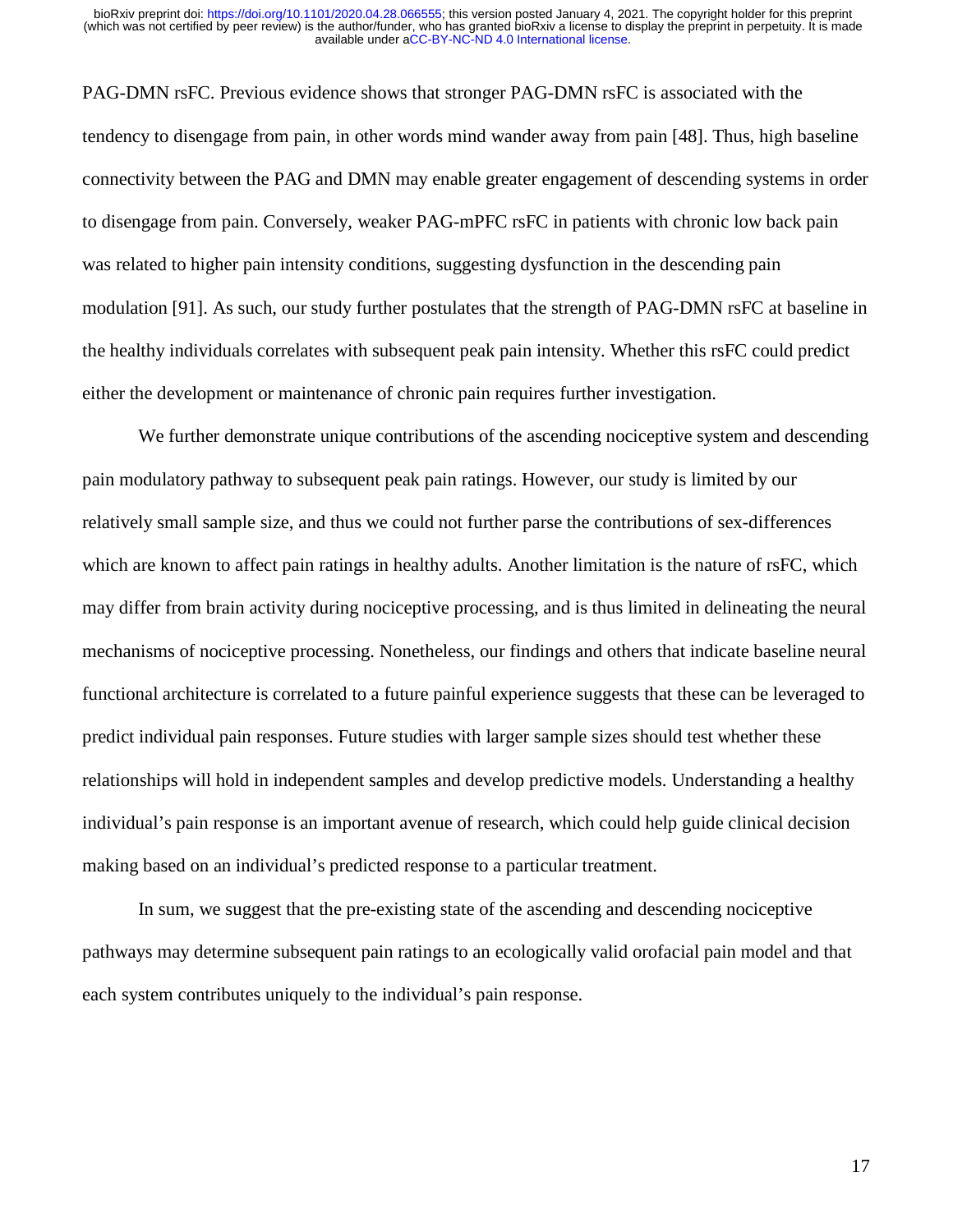# **ACKNOWLEDGEMENTS**

We would like to thank Ms. Sinéad Devitt for her help with the diffusion imaging analysis. LA is supported by Canadian Institutes of Health Research (CIHR) Frederick Banting and Charles Best Doctoral Research Award. AB is supported by an NSERC Postdoctoral Fellowship Award. KCJH was supported by a CIHR summer studentship award. MM acknowledges support from the Bertha Rosenstadt Endowment Fund. He also holds a Natural Sciences and Engineering Research Council (Canada) Discovery Grant RGPIN-2018-04908. The study was funded by the American Association of Orthodontists Foundation through an Orthodontic Faculty Development Fellowship awarded to IC. The authors declare no competing financial interests.

# **AUTHORS CONTRIBUTIONS**

LA: data analysis and drafting of manuscript; MPM: revising the manuscript; AB: data analysis; KCJH: data collection; IC and MM: conception and study design, revising the manuscript. All authors have approved the final version and agree to be accountable for all aspects of the work.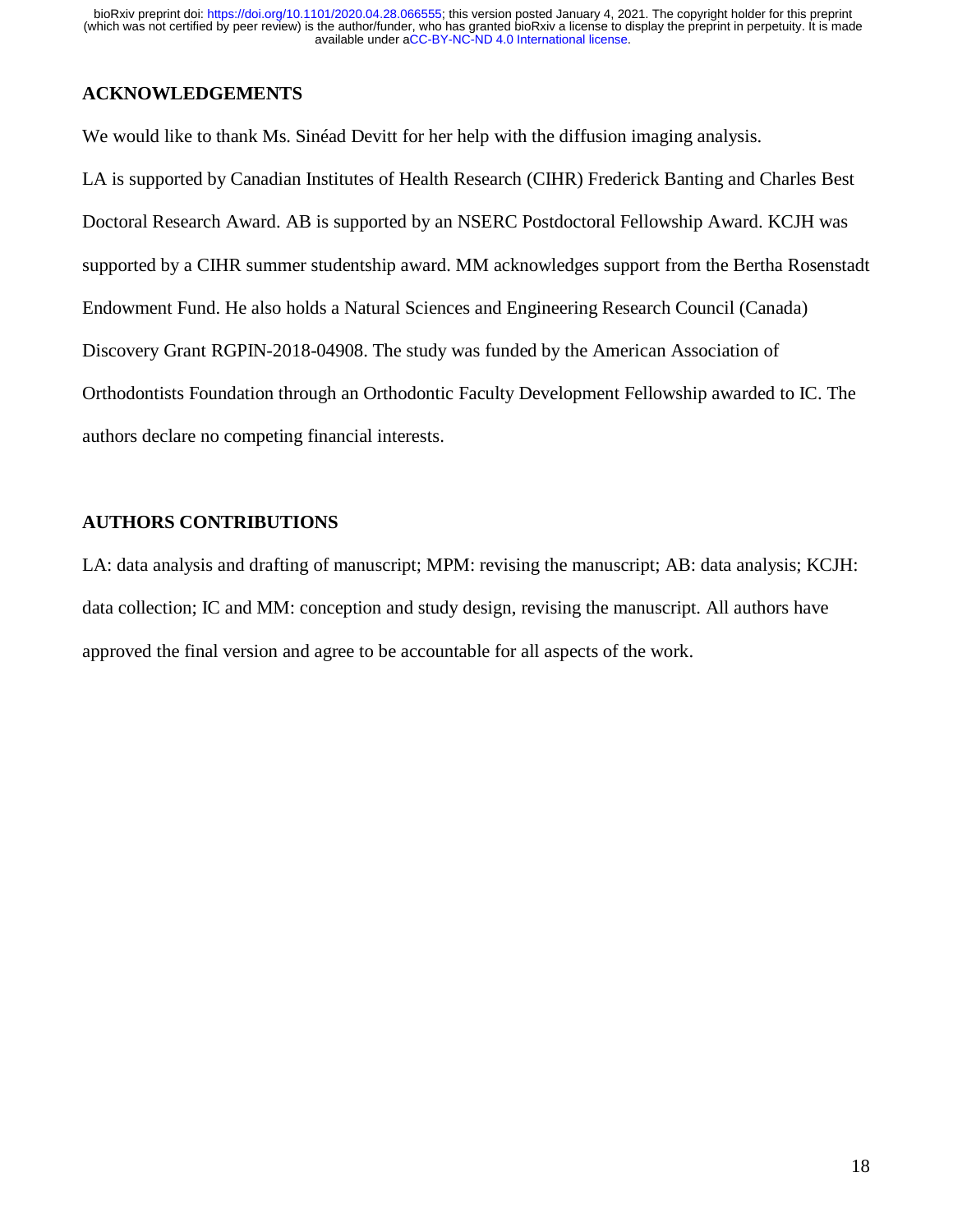## **REFERENCES**

- [1] Aldrees AM. Intensity of pain due to separators in adolescent orthodontic patients. J Orthod Sci 4:118-122, 2015.
- [2] Andersson JL, Skare S, Ashburner J. How to correct susceptibility distortions in spin-echo echoplanar images: application to diffusion tensor imaging. Neuroimage 20:870-888, 2003.
- [3] Andersson JLR, Sotiropoulos SN. An integrated approach to correction for off-resonance effects and subject movement in diffusion MR imaging. Neuroimage 125:1063-1078, 2016.
- [4] Apkarian AV. A brain signature for acute pain. Trends Cogn Sci 17:309-310, 2013.
- [5] Ashburner J. A fast diffeomorphic image registration algorithm. Neuroimage 38:95-113, 2007.
- [6] Ashburner J, Friston KJ. Voxel-based morphometry--the methods. Neuroimage 11:805-821, 2000.
- [7] Asiry MA, Albarakati SF, Al-Marwan MS, Al-Shammari RR. Perception of pain and discomfort from elastomeric separators in Saudi adolescents. Saudi Med J 35:504-507, 2014.
- [8] Augustine JR. The insular lobe in primates including humans. Neurol Res 7:2-10, 1985.
- [9] Augustine JR. Circuitry and functional aspects of the insular lobe in primates including humans. Brain Res Brain Res Rev 22:229-244, 1996.
- [10] Ayoub LJ, Seminowicz DA, Moayedi M. A meta-analytic study of experimental and chronic orofacial pain excluding headache disorders. NeuroImage Clinical 20:901-912, 2018.
- [11] Barsky AJ, Goodson JD, Lane RS, Cleary PD. The amplification of somatic symptoms. Psychosom Med 50:510-519, 1988.
- [12] Behzadi Y, Restom K, Liau J, Liu TT. A component based noise correction method (CompCor) for BOLD and perfusion based fMRI. Neuroimage 37:90-101, 2007.
- [13] Bergius M, Berggren U, Kiliaridis S. Experience of pain during an orthodontic procedure. Eur J Oral Sci 110:92-98, 2002.
- [14] Bingel U, Schoell E, Herken W, Buchel C, May A. Habituation to painful stimulation involves the antinociceptive system. Pain 131:21-30, 2007.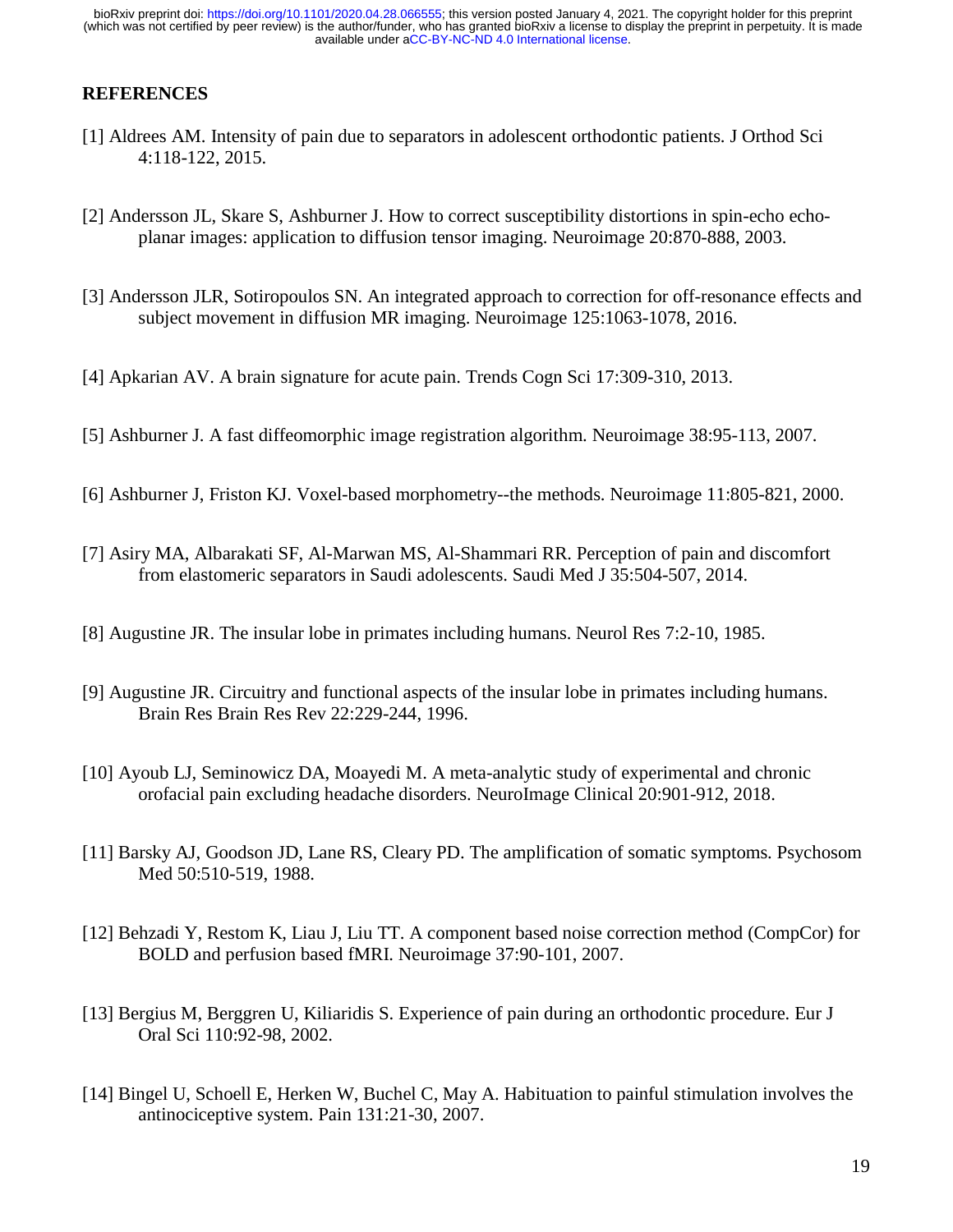- [15] Boivie J. An anatomical reinvestigation of the termination of the spinothalamic tract in the monkey. J Comp Neurol 186:343-369, 1979.
- [16] Boly M, Balteau E, Schnakers C, Degueldre C, Moonen G, Luxen A, Phillips C, Peigneux P, Maquet P, Laureys S. Baseline brain activity fluctuations predict somatosensory perception in humans. Proc Natl Acad Sci U S A 104:12187-12192, 2007.
- [17] Bondemark L, Fredriksson K, Ilros S. Separation effect and perception of pain and discomfort from two types of orthodontic separators. World J Orthod 5:172-176, 2004.
- [18] Brooks JC, Zambreanu L, Godinez A, Craig AD, Tracey I. Somatotopic organisation of the human insula to painful heat studied with high resolution functional imaging. Neuroimage 27:201-209, 2005.
- [19] Bushnell MC, Duncan GH, Tremblay N. Thalamic VPM nucleus in the behaving monkey. I. Multimodal and discriminative properties of thermosensitive neurons. J Neurophysiol 69:739- 752, 1993.
- [20] Chen DQ, DeSouza DD, Hayes DJ, Davis KD, O'Connor P, Hodaie M. Diffusivity signatures characterize trigeminal neuralgia associated with multiple sclerosis. Mult Scler 22:51-63, 2016.
- [21] Cheng JC, Erpelding N, Kucyi A, DeSouza DD, Davis KD. Individual Differences in Temporal Summation of Pain Reflect Pronociceptive and Antinociceptive Brain Structure and Function. J Neurosci 35:9689-9700, 2015.
- [22] Cioffi I, Michelotti A, Perrotta S, Chiodini P, Ohrbach R. Effect of somatosensory amplification and trait anxiety on experimentally induced orthodontic pain. Eur J Oral Sci 124:127-134, 2016.
- [23] Coghill RC, McHaffie JG, Yen YF. Neural correlates of interindividual differences in the subjective experience of pain. Proc Natl Acad Sci U S A 100:8538-8542, 2003.
- [24] Coghill RC, Sang CN, Maisog JM, Iadarola MJ. Pain intensity processing within the human brain: a bilateral, distributed mechanism. J Neurophysiol 82:1934-1943, 1999.
- [25] Craig AD. Topographically organized projection to posterior insular cortex from the posterior portion of the ventral medial nucleus in the long-tailed macaque monkey. J Comp Neurol 522:36- 63, 2014.
- [26] Craig AD, Bushnell MC, Zhang ET, Blomqvist A. A thalamic nucleus specific for pain and temperature sensation. Nature 372:770-773, 1994.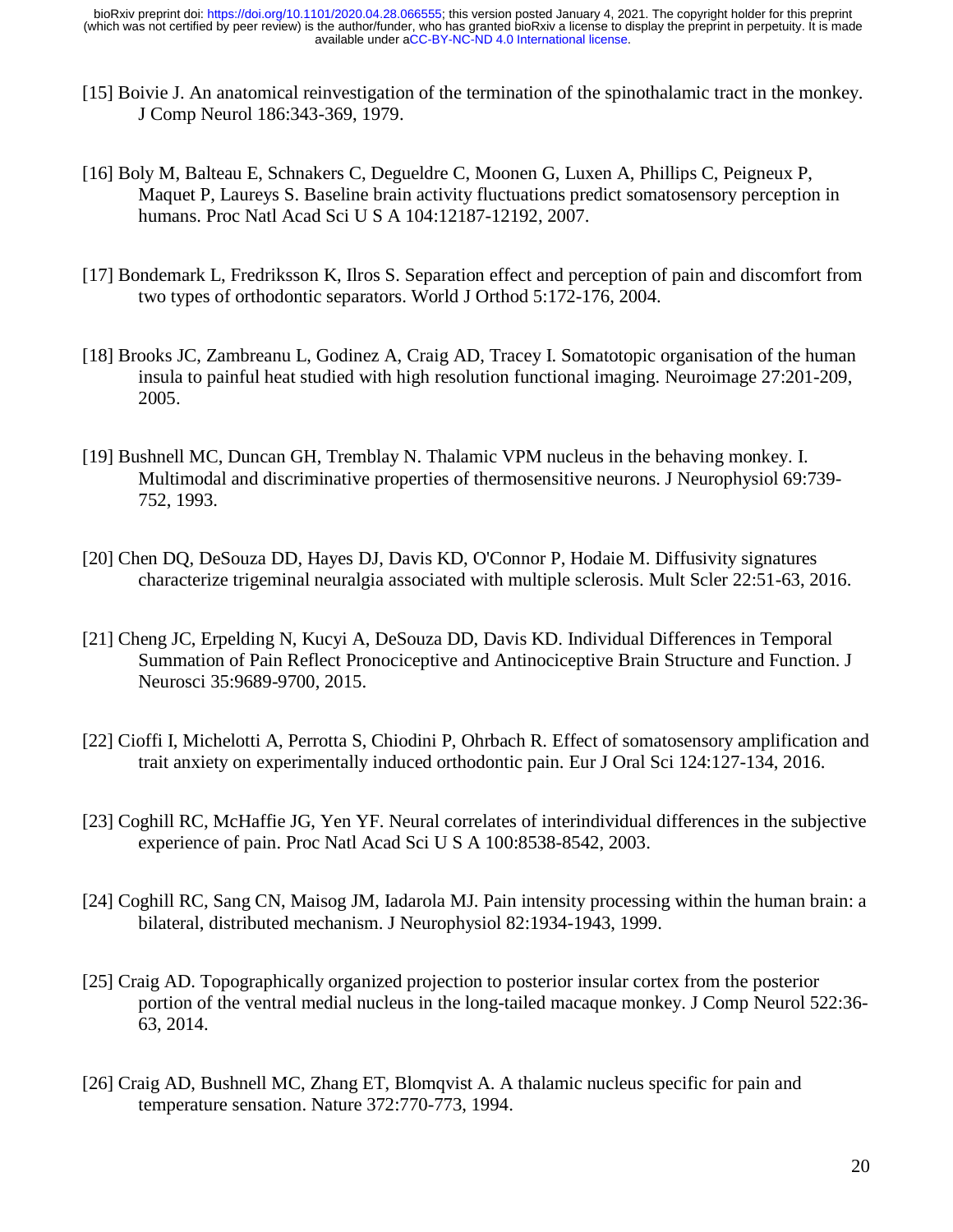- [27] Davis KD, Dostrovsky JO. Properties of feline thalamic neurons activated by stimulation of the middle meningeal artery and sagittal sinus. Brain Res 454:89-100, 1988.
- [28] Davis KD, Lozano RM, Manduch M, Tasker RR, Kiss ZH, Dostrovsky JO. Thalamic relay site for cold perception in humans. J Neurophysiol 81:1970-1973, 1999.
- [29] Davis KD, Moayedi M. Central Mechanisms of Pain Revealed Through Functional and Structural MRI. Journal of neuroimmune pharmacology : the official journal of the Society on NeuroImmune Pharmacology 8:518-534, 2013.
- [30] Emerson NM, Zeidan F, Lobanov OV, Hadsel MS, Martucci KT, Quevedo AS, Starr CJ, Nahman-Averbuch H, Weissman-Fogel I, Granovsky Y, Yarnitsky D, Coghill RC. Pain sensitivity is inversely related to regional grey matter density in the brain. Pain 155:566-573, 2014.
- [31] Erpelding N, Moayedi M, Davis KD. Cortical thickness correlates of pain and temperature sensitivity. Pain 153:1602-1609, 2012.
- [32] Galli G, Santarnecchi E, Feurra M, Bonifazi M, Rossi S, Paulus MP, Rossi A. Individual and sexrelated differences in pain and relief responsiveness are associated with differences in restingstate functional networks in healthy volunteers. Eur J Neurosci 43:486-493, 2016.
- [33] Garcia-Larrea L. The posterior insular-opercular region and the search of a primary cortex for pain. Neurophysiol Clin 42:299-313, 2012.
- [34] Grant JA, Courtemanche J, Duerden EG, Duncan GH, Rainville P. Cortical thickness and pain sensitivity in zen meditators. Emotion 10:43-53, 2010.
- [35] Hadjipavlou G, Dunckley P, Behrens TE, Tracey I. Determining anatomical connectivities between cortical and brainstem pain processing regions in humans: a diffusion tensor imaging study in healthy controls. Pain 123:169-178, 2006.
- [36] Hardy SG, Leichnetz GR. Cortical projections to the periaqueductal gray in the monkey: a retrograde and orthograde horseradish peroxidase study. Neurosci Lett 22:97-101, 1981.
- [37] Hardy SG, Leichnetz GR. Frontal cortical projections to the periaqueductal gray in the rat: a retrograde and orthograde horseradish peroxidase study. Neurosci Lett 23:13-17, 1981.
- [38] Hayashi H, Sumino R, Sessle BJ. Functional organization of trigeminal subnucleus interpolaris: nociceptive and innocuous afferent inputs, projections to thalamus, cerebellum, and spinal cord, and descending modulation from periaqueductal gray. J Neurophysiol 51:890-905, 1984.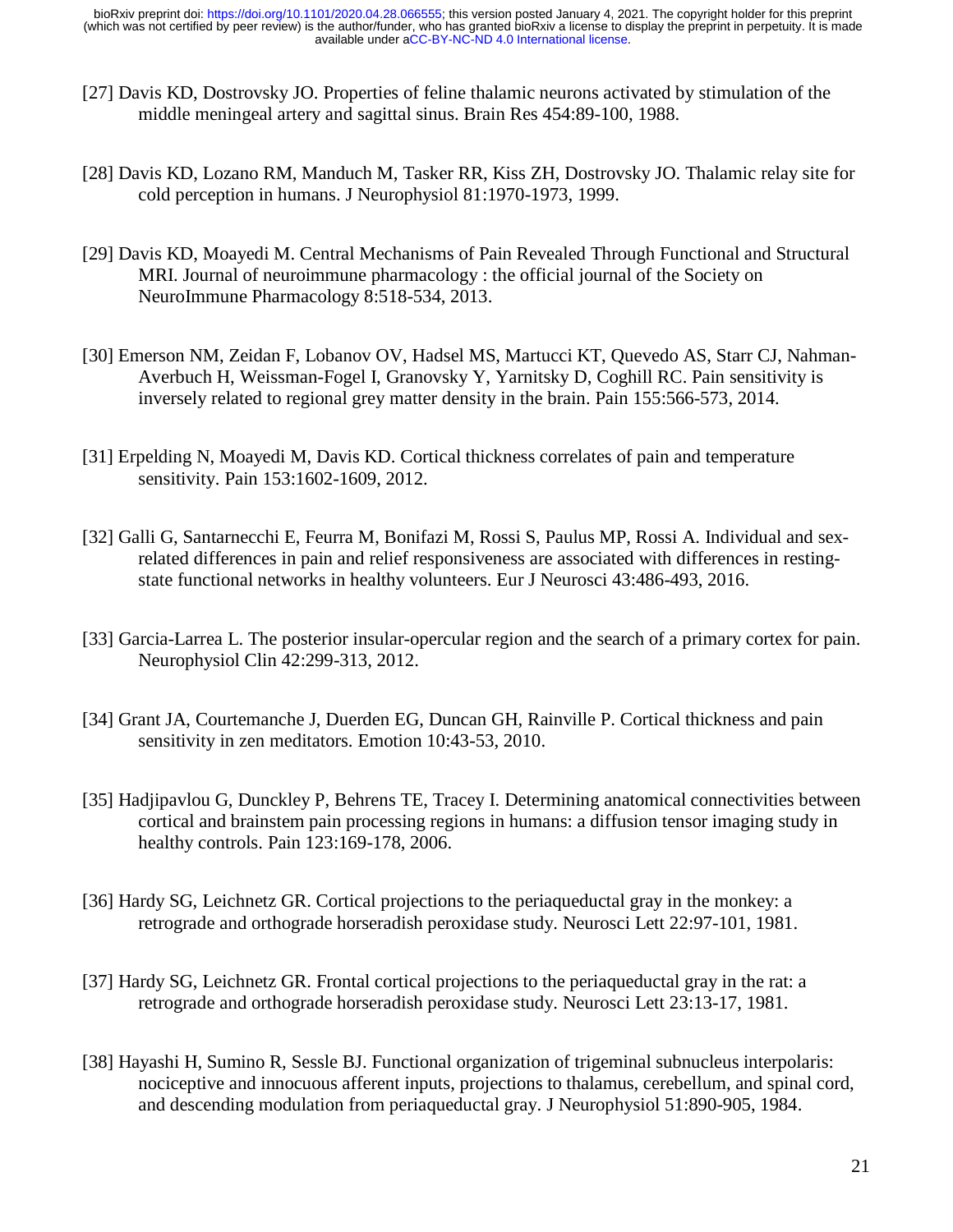- [39] Head H, Holmes G. Sensory disturbances from cerebral lesions. Book Sensory disturbances from cerebral lesions. City: Royal College of Physicians, 1911.
- [40] Hemington KS, Cheng JC, Bosma RL, Rogachov A, Kim JA, Davis KD. Beyond Negative Pain-Related Psychological Factors: Resilience Is Related to Lower Pain Affect in Healthy Adults. J Pain 18:1117-1128, 2017.
- [41] Hemington KS, Coulombe MA. The periaqueductal gray and descending pain modulation: why should we study them and what role do they play in chronic pain? J Neurophysiol 114:2080- 2083, 2015.
- [42] Hosobuchi Y, Adams JE, Linchitz R. Pain relief by electrical stimulation of the central gray matter in humans and its reversal by naloxone. Science 197:183-186, 1977.
- [43] Hung PS, Chen DQ, Davis KD, Zhong J, Hodaie M. Predicting pain relief: Use of pre-surgical trigeminal nerve diffusion metrics in trigeminal neuralgia. NeuroImage Clinical 15:710-718, 2017.
- [44] Jones M, Chan C. The pain and discomfort experienced during orthodontic treatment: a randomized controlled clinical trial of two initial aligning arch wires. Am J Orthod Dentofacial Orthop 102:373-381, 1992.
- [45] Kanai R, Rees G. The structural basis of inter-individual differences in human behaviour and cognition. Nat Rev Neurosci 12:231-242, 2011.
- [46] Kavaliauskiene A, Smailiene D, Buskiene I, Keriene D. Pain and discomfort perception among patients undergoing orthodontic treatment: results from one month follow-up study. Stomatologija 14:118-125, 2012.
- [47] Krishnan V. Orthodontic pain: from causes to management--a review. Eur J Orthod 29:170-179, 2007.
- [48] Kucyi A, Salomons TV, Davis KD. Mind wandering away from pain dynamically engages antinociceptive and default mode brain networks. Proc Natl Acad Sci U S A 110:18692-18697, 2013.
- [49] Lautenbacher S, Peters JH, Heesen M, Scheel J, Kunz M. Age changes in pain perception: A systematic-review and meta-analysis of age effects on pain and tolerance thresholds. Neurosci Biobehav Rev 75:104-113, 2017.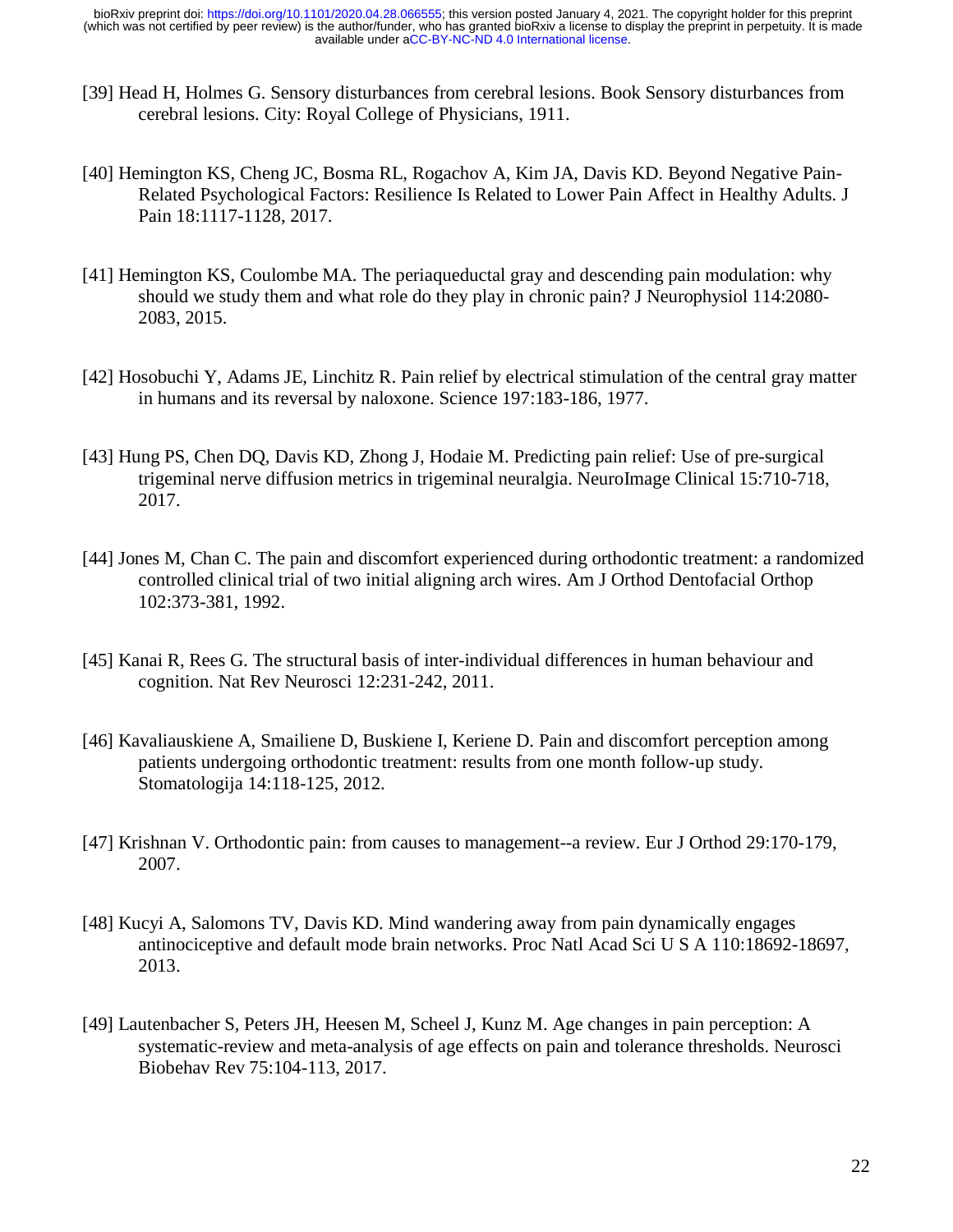- [50] Leonard CM. The prefrontal cortex of the rat. I. Cortical projection of the mediodorsal nucleus. II. Efferent connections. Brain Res 12:321-343, 1969.
- [51] Linnman C, Beucke JC, Jensen KB, Gollub RL, Kong J. Sex similarities and differences in painrelated periaqueductal gray connectivity. Pain 153:444-454, 2012.
- [52] Linnman C, Moulton EA, Barmettler G, Becerra L, Borsook D. Neuroimaging of the periaqueductal gray: state of the field. Neuroimage 60:505-522, 2012.
- [53] Mantyh PW. Connections of midbrain periaqueductal gray in the monkey. I. Ascending efferent projections. J Neurophysiol 49:567-581, 1983.
- [54] Mantyh PW. Connections of midbrain periaqueductal gray in the monkey. II. Descending efferent projections. J Neurophysiol 49:582-594, 1983.
- [55] Mantyh PW, Peschanski M. Spinal projections from the periaqueductal grey and dorsal raphe in the rat, cat and monkey. Neuroscience 7:2769-2776, 1982.
- [56] Mehler WR, Feferman ME, Nauta WJ. Ascending axon degeneration following anterolateral cordotomy. An experimental study in the monkey. Brain 83:718-750, 1960.
- [57] Millan MJ. Descending control of pain. Prog Neurobiol 66:355-474, 2002.
- [58] Moayedi M. All roads lead to the insula. Pain 155:1920-1921, 2014.
- [59] Moayedi M, Hodaie M. Trigeminal nerve and white matter brain abnormalities in chronic orofacial pain disorders. Pain Rep 4:e755, 2019.
- [60] Moayedi M, Weissman-Fogel I, Salomons TV, Crawley AP, Goldberg MB, Freeman BV, Tenenbaum HC, Davis KD. White matter brain and trigeminal nerve abnormalities in temporomandibular disorder. Pain 153:1467-1477, 2012.
- [61] Moulton EA, Keaser ML, Gullapalli RP, Maitra R, Greenspan JD. Sex differences in the cerebral BOLD signal response to painful heat stimuli. Am J Physiol Regul Integr Comp Physiol 291:R257-267, 2006.
- [62] Naidich T, Duvernoy H, Delman B, Sorensen A, Kollias S, Haacke E. Duvernoy's atlas: The human brain stem & cerebellum. High-field MRI: Surface anatomy, internal structure, vascularization & 3D sectional anatomy: Springer-Verlag, 2007.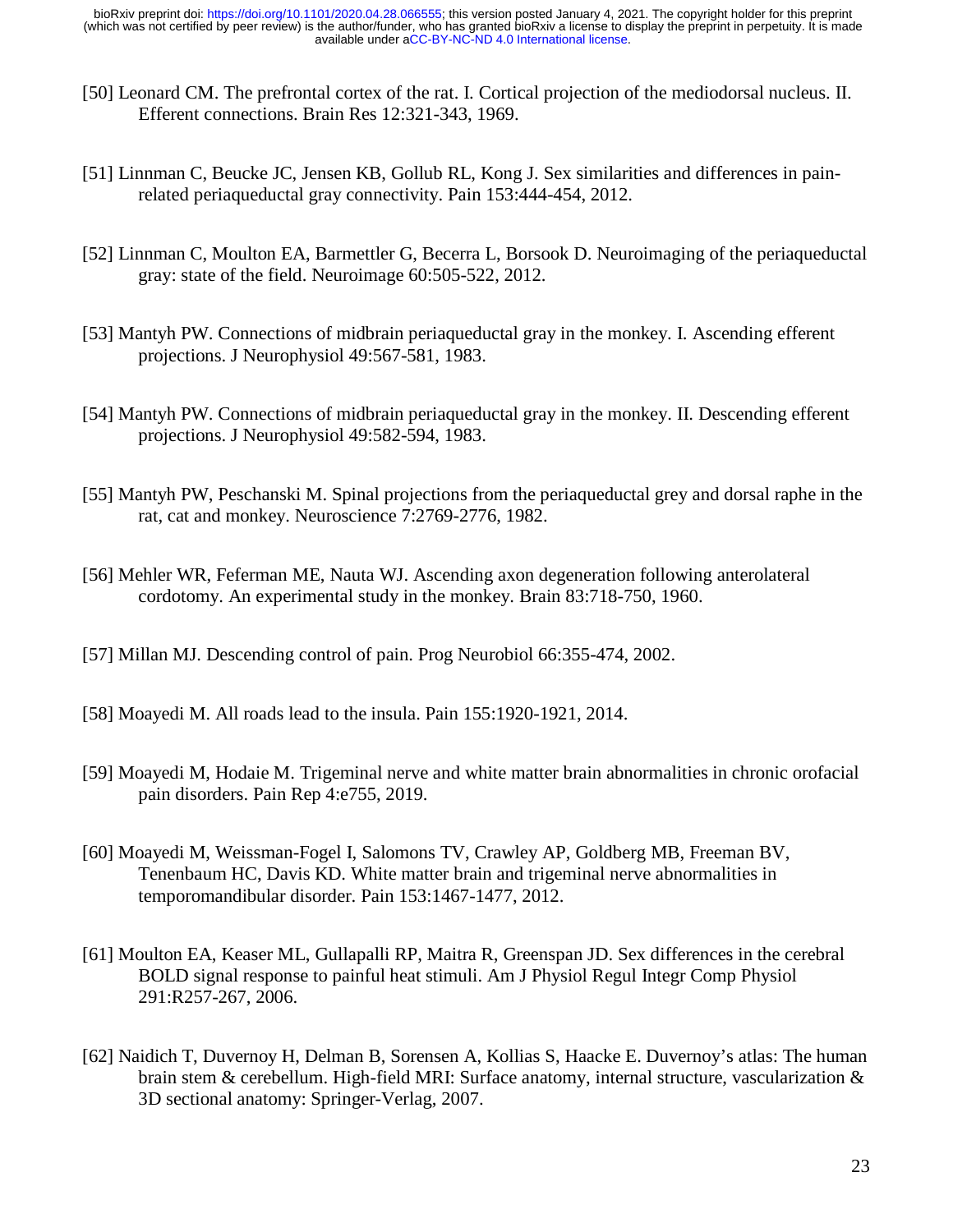- [63] Ngan P, Kess B, Wilson S. Perception of discomfort by patients undergoing orthodontic treatment. Am J Orthod Dentofacial Orthop 96:47-53, 1989.
- [64] Ong AD, Zautra AJ, Reid MC. Psychological resilience predicts decreases in pain catastrophizing through positive emotions. Psychol Aging 25:516-523, 2010.
- [65] Ploner M, Lee MC, Wiech K, Bingel U, Tracey I. Prestimulus functional connectivity determines pain perception in humans. Proc Natl Acad Sci U S A 107:355-360, 2010.
- [66] Poleshuck EL, Green CR. Socioeconomic disadvantage and pain. Pain 136:235-238, 2008.
- [67] Power JD, Barnes KA, Snyder AZ, Schlaggar BL, Petersen SE. Spurious but systematic correlations in functional connectivity MRI networks arise from subject motion. Neuroimage 59:2142-2154, 2012.
- [68] Price DD, McGrath PA, Rafii A, Buckingham B. The validation of visual analogue scales as ratio scale measures for chronic and experimental pain. Pain 17:45-56, 1983.
- [69] Proffit WR, Fields HW, Larson BE, Sarver DM. Contemporary Orthodontics: Elsevier Health Sciences, 2019.
- [70] Quensel F. Neurol Zbl 17:482, 1898.
- [71] Raichle ME. The brain's default mode network. Annu Rev Neurosci 38:433-447, 2015.
- [72] Reddy KS, Naidu MU, Rani PU, Rao TR. Human experimental pain models: A review of standardized methods in drug development. J Res Med Sci 17:587-595, 2012.
- [73] Reynolds DV. Surgery in the rat during electrical analgesia induced by focal brain stimulation. Science 164:444-445, 1969.
- [74] Riedl V, Valet M, Woller A, Sorg C, Vogel D, Sprenger T, Boecker H, Wohlschlager AM, Tolle TR. Repeated pain induces adaptations of intrinsic brain activity to reflect past and predict future pain. Neuroimage 57:206-213, 2011.
- [75] Rolke R, Magerl W, Campbell KA, Schalber C, Caspari S, Birklein F, Treede RD. Quantitative sensory testing: a comprehensive protocol for clinical trials. Eur J Pain 10:77-88, 2006.
- [76] Rollman GB, Abdel-Shaheed J, Gillespie JM, Jones KS. Does past pain influence current pain: biological and psychosocial models of sex differences. Eur J Pain 8:427-433, 2004.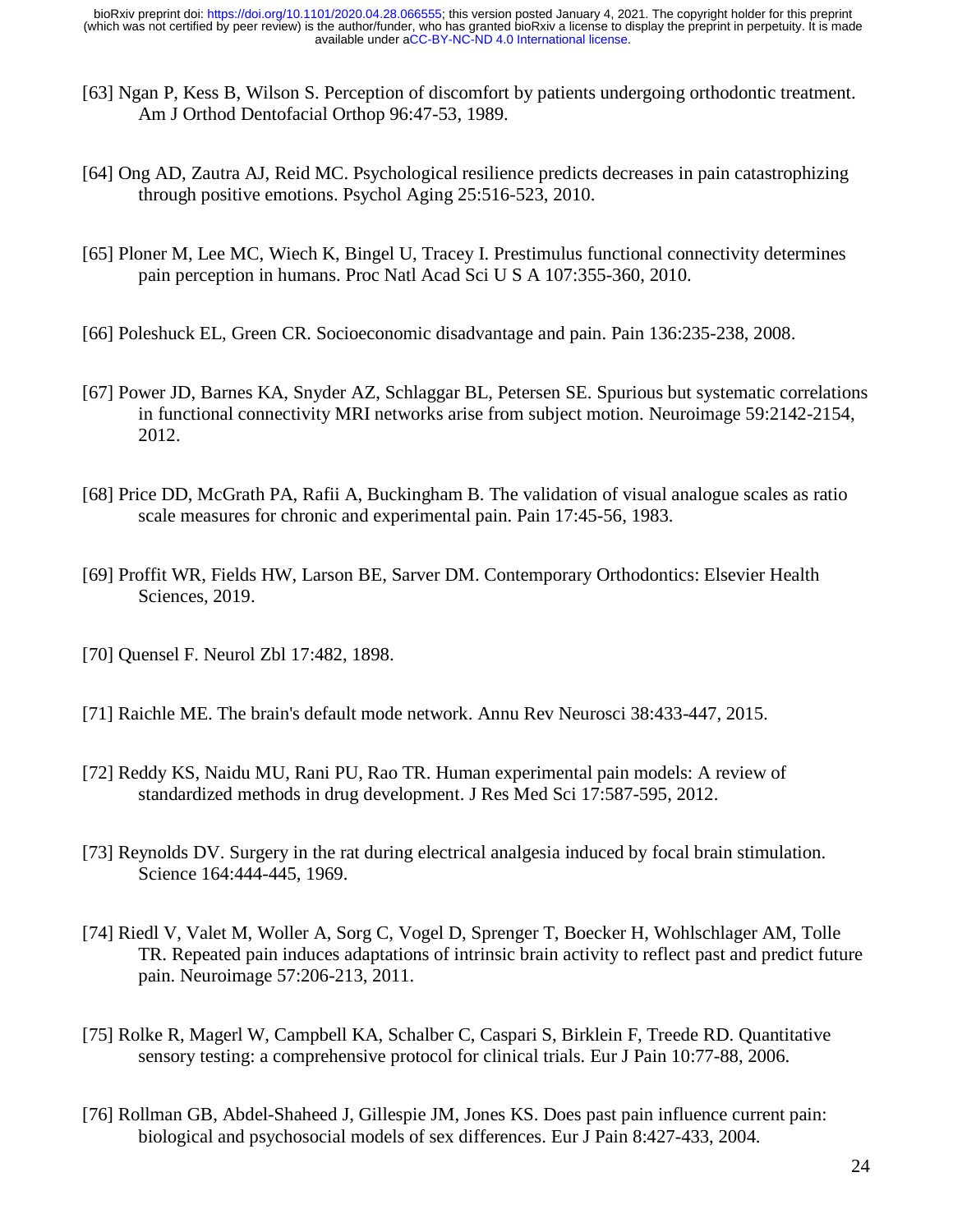- [77] Schiffman E, Ohrbach R, Truelove E, Look J, Anderson G, Goulet JP, List T, Svensson P, Gonzalez Y, Lobbezoo F, Michelotti A, Brooks SL, Ceusters W, Drangsholt M, Ettlin D, Gaul C, Goldberg LJ, Haythornthwaite JA, Hollender L, Jensen R, John MT, De Laat A, de Leeuw R, Maixner W, van der Meulen M, Murray GM, Nixdorf DR, Palla S, Petersson A, Pionchon P, Smith B, Visscher CM, Zakrzewska J, Dworkin SF, International Rdc/Tmd Consortium Network IafDR, Orofacial Pain Special Interest Group IAftSoP. Diagnostic Criteria for Temporomandibular Disorders (DC/TMD) for Clinical and Research Applications: recommendations of the International RDC/TMD Consortium Network\* and Orofacial Pain Special Interest Groupdagger. J Oral Facial Pain Headache 28:6-27, 2014.
- [78] Sessle BJ. Neural mechanisms and pathways in craniofacial pain. Can J Neurol Sci 26 Suppl 3:S7- 11, 1999.
- [79] Sillery E, Bittar RG, Robson MD, Behrens TE, Stein J, Aziz TZ, Johansen-Berg H. Connectivity of the human periventricular-periaqueductal gray region. J Neurosurg 103:1030-1034, 2005.
- [80] Smith SM, Fox PT, Miller KL, Glahn DC, Fox PM, Mackay CE, Filippini N, Watkins KE, Toro R, Laird AR, Beckmann CF. Correspondence of the brain's functional architecture during activation and rest. Proc Natl Acad Sci U S A 106:13040-13045, 2009.
- [81] Smith SM, Jenkinson M, Woolrich MW, Beckmann CF, Behrens TE, Johansen-Berg H, Bannister PR, De Luca M, Drobnjak I, Flitney DE, Niazy RK, Saunders J, Vickers J, Zhang Y, De Stefano N, Brady JM, Matthews PM. Advances in functional and structural MR image analysis and implementation as FSL. Neuroimage 23 Suppl 1:S208-219, 2004.
- [82] Sorge RE, Totsch SK. Sex Differences in Pain. J Neurosci Res 95:1271-1281, 2017.
- [83] Spielberger CD, Gorusch RL, Lushene RE. Manual of the State-Trait Anxiety Inventory, 1970.
- [84] Spisak T, Kincses B, Schlitt F, Zunhammer M, Schmidt-Wilcke T, Kincses ZT, Bingel U. Pain-free resting-state functional brain connectivity predicts individual pain sensitivity. Nat Commun 11:187, 2020.
- [85] Tracey I, Mantyh PW. The cerebral signature for pain perception and its modulation. Neuron 55:377-391, 2007.
- [86] Treede RD, Kenshalo DR, Gracely RH, Jones AK. The cortical representation of pain. Pain 79:105- 111, 1999.
- [87] Vogt BA. Pain and emotion interactions in subregions of the cingulate gyrus. Nat Rev Neurosci 6:533-544, 2005.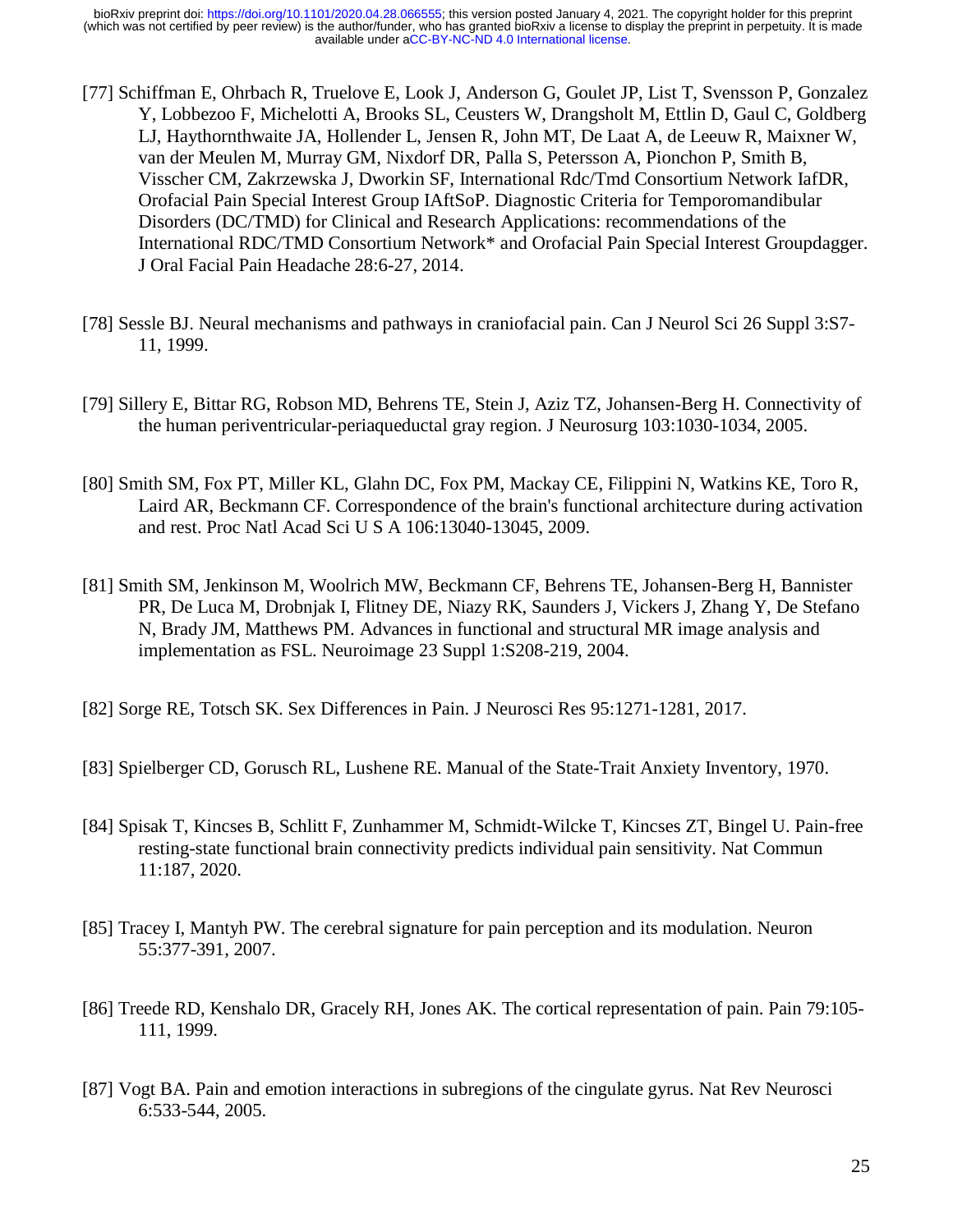- [88] Wang G, Erpelding N, Davis KD. Sex differences in connectivity of the subgenual anterior cingulate cortex. Pain 155:755-763, 2014.
- [89] Whitfield-Gabrieli S, Nieto-Castanon A. Conn: A functional connectivity toolbox for correlated and anticorrelated brain networks. Brain connectivity 2:125-141, 2012.
- [90] Wiech K, Jbabdi S, Lin CS, Andersson J, Tracey I. Differential structural and resting state connectivity between insular subdivisions and other pain-related brain regions. Pain 155:2047- 2055, 2014.
- [91] Yu R, Gollub RL, Spaeth R, Napadow V, Wasan A, Kong J. Disrupted functional connectivity of the periaqueductal gray in chronic low back pain. NeuroImage Clinical 6:100-108, 2014.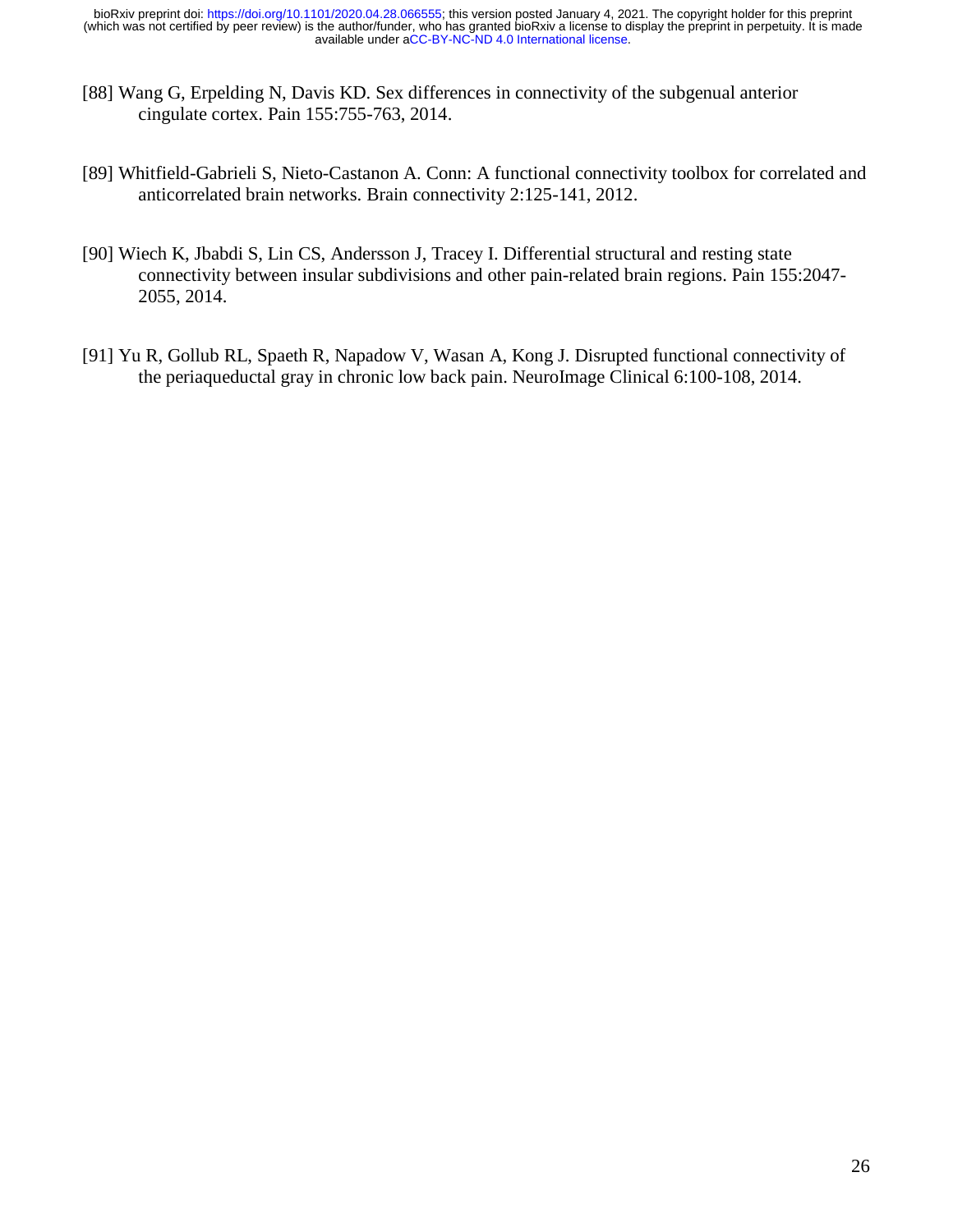# **FIGURES**

**Fig. 1. Pain ratings in response to the orthodontic separator for five days.** Self-report median pain ratings (IQR) are represented for all participants (n=26) per day. \*Pain ratings on Day 2 were significantly increased compared to Day 5, significant at *P* < 0.05. *Abbreviations: IQR* interquartile range *VAS* visual analogue scale.

**Fig. 2. Increased Thalamo-insular rsFC correlates with peak pain intensity.** Baseline resting-state functional connectivity (rsFC) between the left thalamus and bilateral insula correlates with subsequent peak pain intensity, significant at cluster-mass  $P_{\text{FDR}}$  < 0.05. Color bar represents T values.

**Fig. 3. Decreased PAG-DMN correlates with peak pain intensity.** Baseline resting-state functional connectivity (rsFC) of the periaqueductal gray (PAG) and core nodes of the default mode network (DMN)—the posterior cingulate cortex (PCC) and medial prefrontal cortex (mPFC) negatively correlates with subsequent peak pain intensity ratings, significant at cluster-mass  $P_{FDR}$  < 0.05. Color bar represents T values.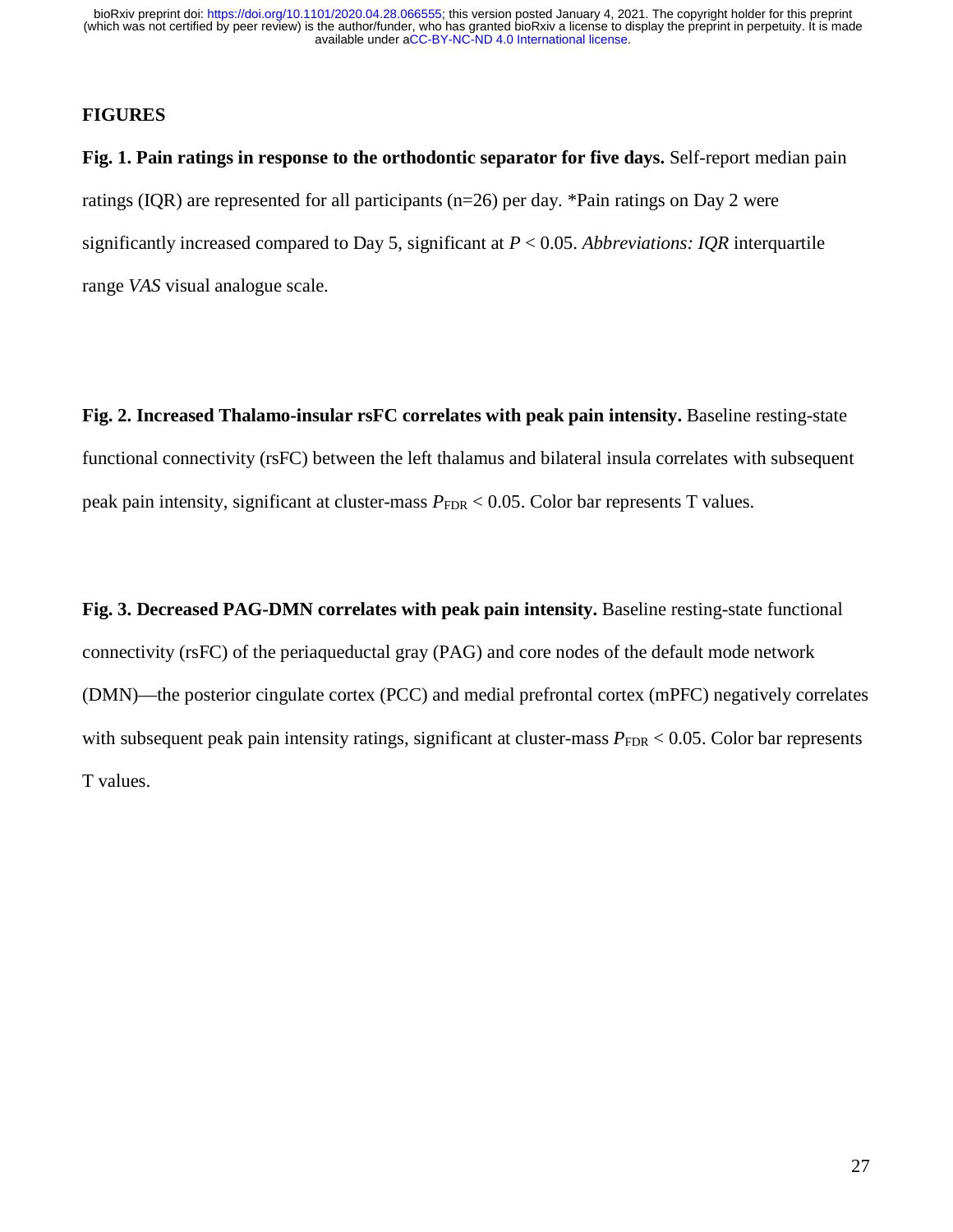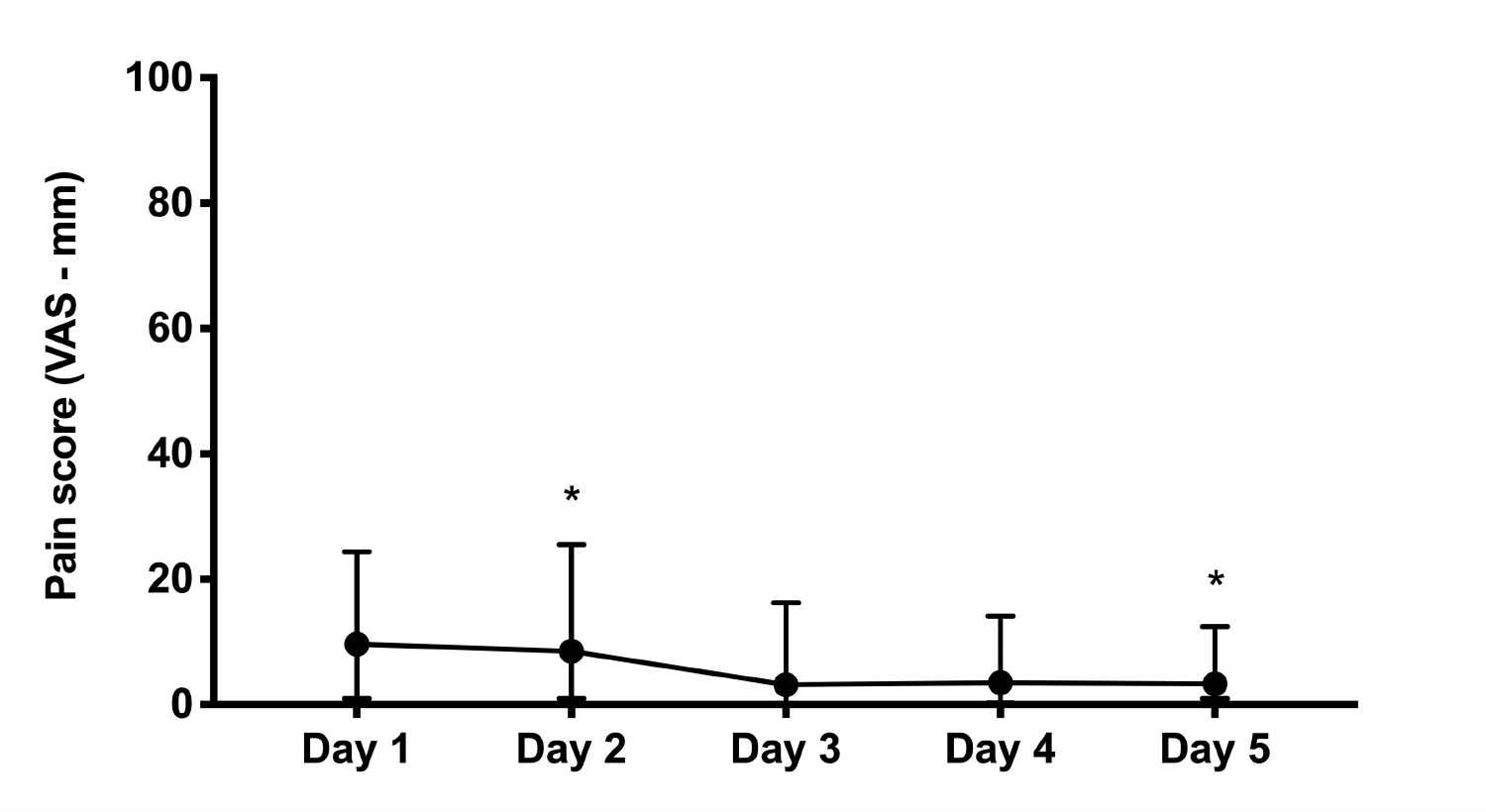